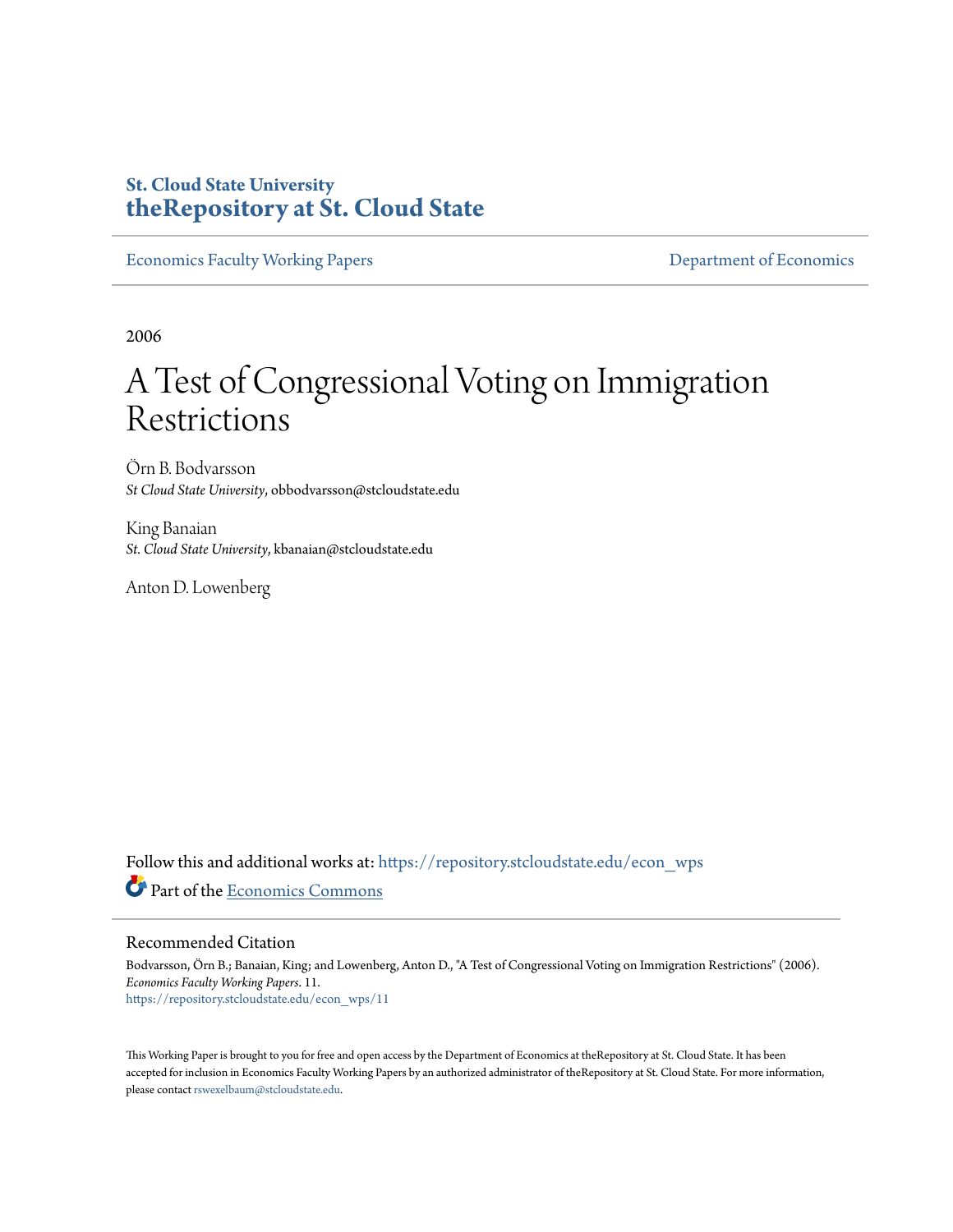## **A TEST OF CONGRESSIONAL VOTING ON IMMIGRATION RESTRICTIONS\***

by

King Banaian Department of Economics St. Cloud State University St. Cloud, MN 56301-4498 (320) 308-4979, FAX (320)308-2228 Email: kbanaian@stcloudstate.edu

Őrn B. Bodvarsson Department of Economics St. Cloud State University St. Cloud, MN 56301-4498 (320)308-2225, FAX (320)308-2228 Email: obbodvarsson@stcloudstate.edu

Anton D. Lowenberg Department of Economics California State University-Northridge 18111 Nordhoff Street Northridge, CA 91330-8374 (818)677-2462, FAX (818)677-6264 Email: alowenberg@gmail.com

\* Presented in a *Contemporary Economic Policy* session titled "Economic Growth in Developing Economies" on July 2, 2006 at the  $81<sup>st</sup>$  annual conference of Western Economic Association International (WEAI) in San Diego, California. We thank Sasha Lugovskyy for assistance with data collection. The authors bear full responsibility for any errors and ask not to be quoted without permission.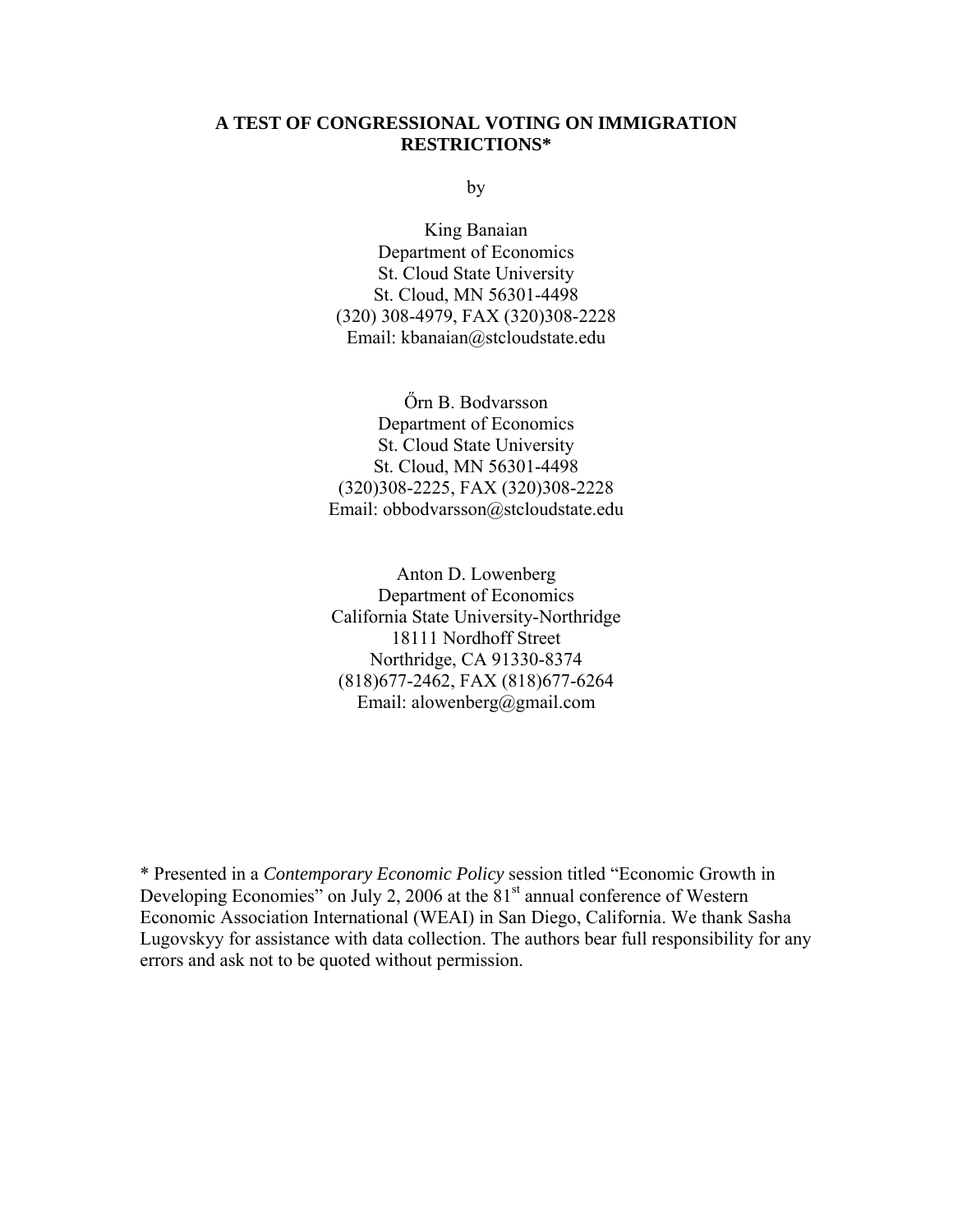#### Abstract:

Immigration policy is supplied endogenously through a political process that weighs the impacts of immigration on factor owners, together with other interests, in determining policy outcomes. The relative significance of constituent interests and legislator ideology in shaping policy is tested by identifying the correlates of congressional voting on immigration legislation. Conservative lawmakers are found to generally support stricter immigration controls. Legislators representing border states and urban areas favor looser restrictions, possibly reflecting the political influence of recent immigrants. There is evidence that immigration reform is a normal good and that substitutability between native and immigrant labor promotes tighter immigration restrictions.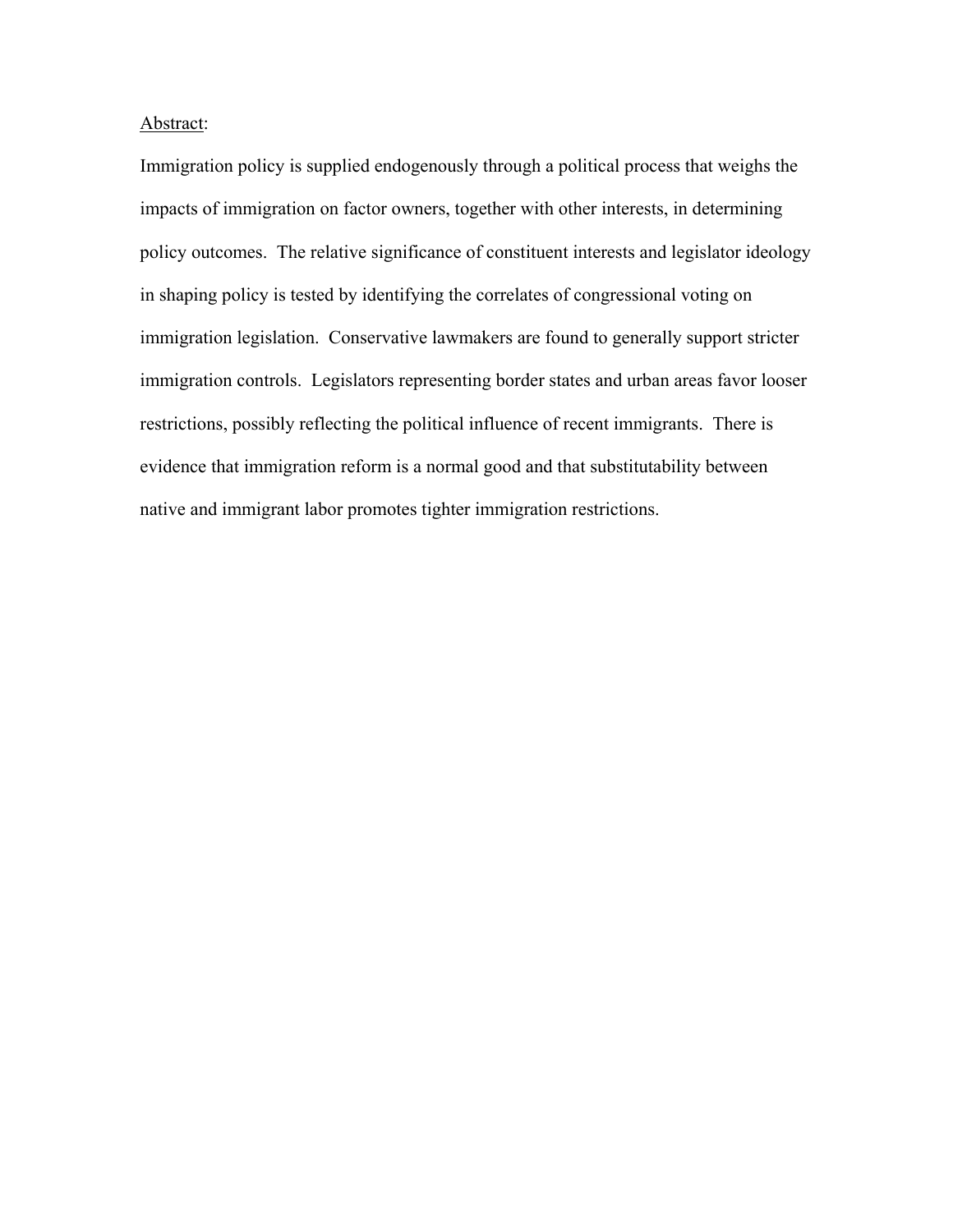### 1. Introduction

 $\overline{a}$ 

The past three decades have seen an impressive rise in immigration into the United States.<sup>1</sup> This surge in immigration has caused renewed interest among economists in the subject of immigration and its effects on the destination economy. Along with the increase in immigration have come changes in immigration policy. Recent immigration legislation has loosened restrictions on legal immigration while at the same time imposing stricter controls on illegal immigrants. In this paper we attempt to identify some of the causal factors driving these policy changes, focusing on four major pieces of legislation, namely, the Refugee Act of March 17, 1980, the Immigration Reform and Control Act of November 6, 1986, the Immigration Act of November 29, 1990 and the Illegal Immigration Reform and Immigrant Responsibility Act of September 30, 1996.

 The public choice literature on immigration policy is necessarily premised on an analysis of the economic effects of immigration within the destination country. Much, although not all, research by economists on this topic has reached a consensus view that, although immigration lowers the wages of native workers who compete with immigrants for jobs, the rates of return to native-supplied factors that complement immigrant labor are increased and the net welfare effect on the destination economy is positive.<sup>2</sup> Thus, for example, Borjas (1997) estimates that the annual net gain to the U.S. economy from immigration is about 0.1 percent of GDP. $3$ 

<sup>&</sup>lt;sup>1</sup> Between 1971 and 1980 the foreign-born population increased by 4.5 million. The increase from 1981 to 1990 was 5.7 million, the largest in history (Greenwood, McDowell and Hunt, 1997). Currently the U.S. absorbs approximately 1 million new immigrants annually, compared to about 250,000 in the 1950s (*Economist*, June 1, 2002, p. 72).

<sup>&</sup>lt;sup>2</sup> For a survey see Borjas (1994). See also Friedberg and Hunt (1995).

 $3$  A dissenting view, however, is that of Davis and Weinstein (2002), who argue that immigration to the U.S. combined with accompanying capital inflows has produced such a huge increase in domestic output relative to the rest of the world that the U.S.'s terms of trade have deteriorated.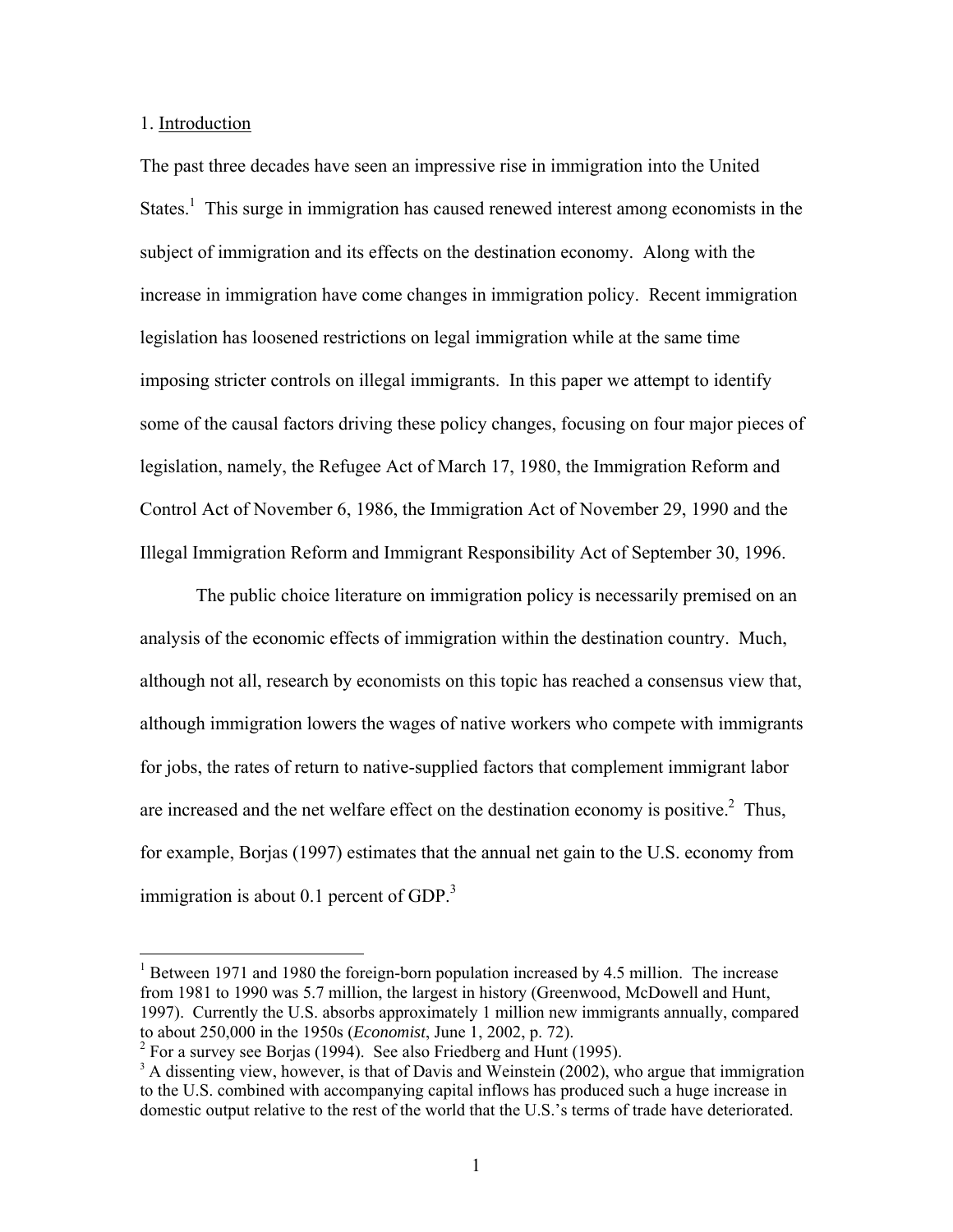There is some debate, however, as to the extent to which immigration is harmful to unskilled native workers. Borjas (2003) calculates that a 10 percent increase in immigration lowers the wages of competing native workers by a non-trivial 3 to 4 percent. Borjas, Freeman and Katz (1996) and Jaeger (1995) argue that immigration has contributed to the rising wage gap in the U.S. between workers with and without a high school diploma, while Borjas (1997, p. 171) suggests that unskilled immigration from Mexico may be responsible for a sizeable redistribution of wealth from less skilled to skilled workers and from labor to capital.

Contrary to Borjas, however, Friedberg and Hunt (1995) find that the drop in the wages of even those native workers who are the closest substitutes for immigrants is relatively small, as is the reduction in native employment induced by immigration. Using data from the 2000 Census, Card (2005) confirms this result, showing that immigration of unskilled workers has had little effect on the wages of the least-educated native workers. Indeed, according to Card (2005), the wage gap between native dropouts and high school graduates has remained relatively unchanged since 1980, despite pressure from lowskilled immigration. Card and Lewis's (2005) study of Mexican immigration in the 1990s demonstrates that Mexican labor inflows have had little impact on the relative wage structures of U.S. destination cities, consistent with an earlier finding by Hanson and Slaughter (1999) that local regions are able to absorb inflows of immigrants through output-mix adjustments rather than through changes in relative regional wages. In fact, Ottaviano and Peri (2005) report evidence of a large *positive* effect of overall immigration on average wages of U.S.-born workers.

 $\overline{a}$ 

They estimate that the total loss of income due to weaker terms of trade amounts to 0.9 percent of U.S. GDP, with an annual burden on native workers of \$72 billion.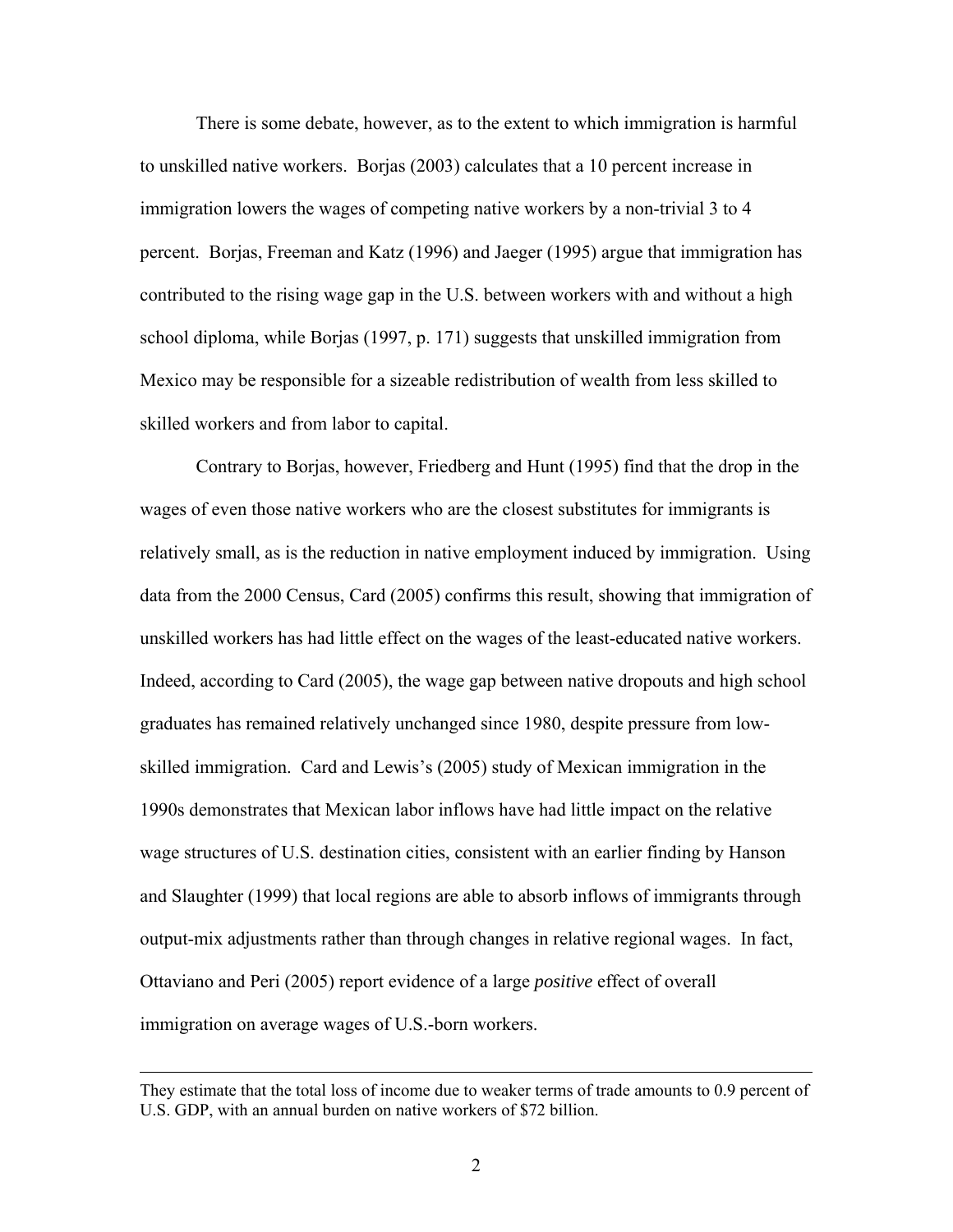If immigration is broadly beneficial to the destination economy, despite possible negative effects on certain specific groups of factor suppliers, then it follows that restrictions on immigration are wealth reducing in aggregate. In this respect immigration restrictions are analogous to international trade barriers, such as tariffs and quotas, which benefit import-competing domestic industries but hurt consumers and create deadweight welfare losses for the domestic economy as a whole. The task of public choice analysis is to explain the origins of such wealth reducing policies. As in the case of trade policy, immigration regulations are viewed as redistributional in nature and are typically characterized as being endogenously produced in a political process. The purpose of the present paper is to identify some testable empirical regularities suggested by the public choice approach and to confront these with data on congressional voting on immigration legislation.

In Section 2 we briefly survey the literature on the political economy of immigration policy. Section 3 outlines the four pieces of legislation that comprise the focus of our empirical analysis. Section 4 identifies the hypotheses to be tested and describes the data used. Section 5 reports the empirical results.

#### 2. The Political Economy of Immigration Policy: An Overview

As indicated in the previous section, public choice analyses of immigration policy treat policy outcomes as endogenous. Policies are determined either by the preferences of the median voter or by political competition among interest groups. In the former category Benhabib (1996) uses a single sector model with majority voting to investigate the determinants of an immigration policy that specifies minimum or maximum skill or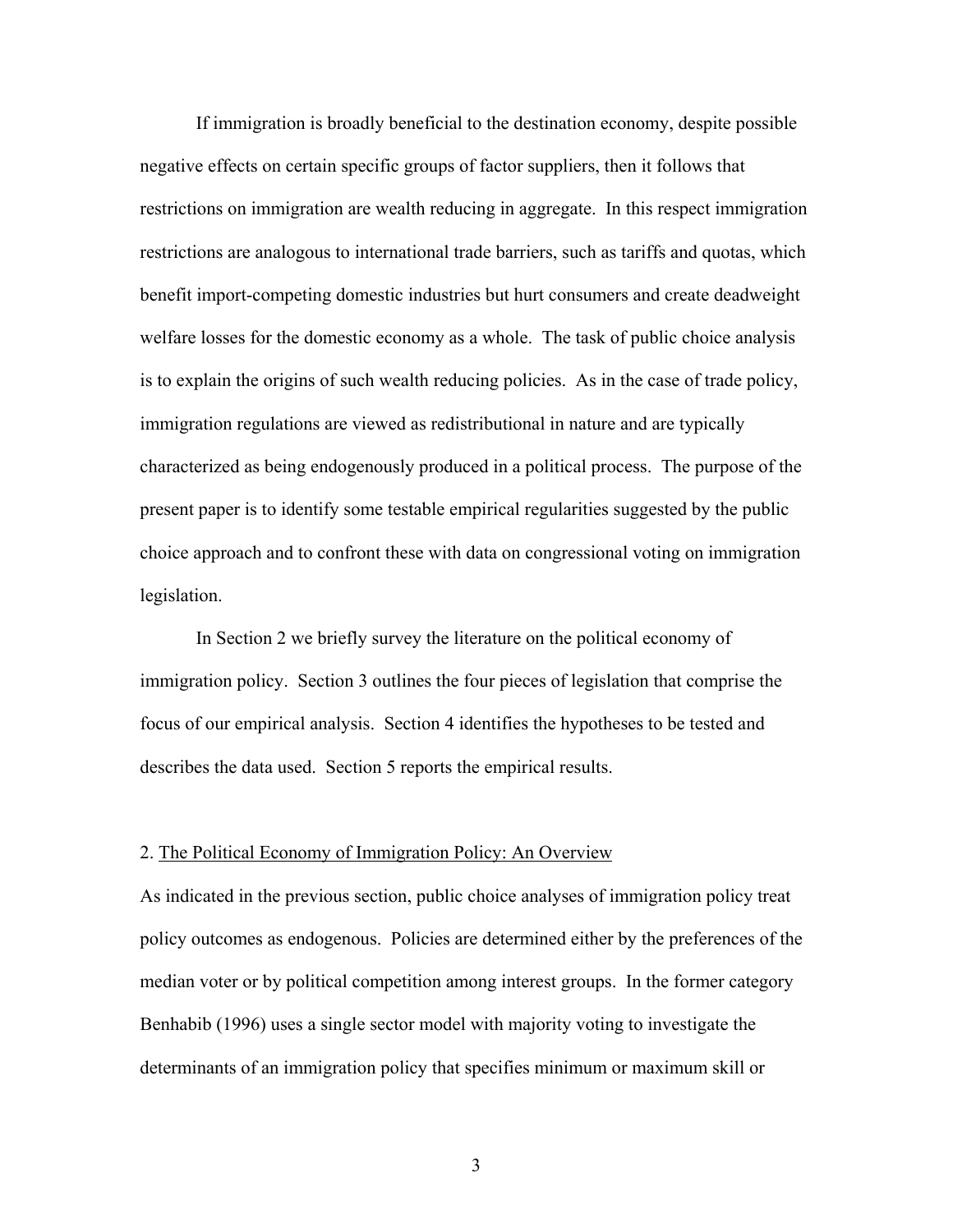wealth requirements for immigrants. The model demonstrates that, as long as the capitalpoor are in the majority in the destination country, restrictive capital or skill requirements are enacted, but that once the capital-rich become the majority, immigration policy becomes less restrictive. Similarly, Flores (1997) uses a single sector median voter model to show that the destination country's immigration policy is driven primarily by its factor ownership distribution. Hatton and Williamson (2005) attribute the secular trend toward greater restrictiveness of immigration policy in labor-scarce economies to the declining cost of migration and its impact on immigrant selectivity, together with changes in the identity of the median voter.

Interest group models of endogenous policy generally are based on an economic theory of regulation, most closely associated with Stigler (1971), Peltzman (1976) and Becker (1983).<sup>4</sup> According to this approach, redistributional regulatory policies are supplied by political-support maximizing politicians who must balance the countervailing pressures exerted by competing interest groups. Thus, for example, Söllner (1999) develops a simple two sector model to identify the divergent interests of skilled labor, unskilled labor and suppliers of capital. His model confirms earlier findings that immigration of unskilled labor increases aggregate output but that unskilled wages fall while the returns to capital and skilled labor increase. Scheve and Slaughter (2001) verify empirically, using individual-level data, that less skilled workers are significantly more likely to prefer limiting immigrant inflows than are other groups of factor owners. Money (1997) finds that public support for tighter immigration controls is especially strong in localities where immigrants concentrate, particularly when those areas

 $\overline{a}$ 

<sup>&</sup>lt;sup>4</sup> This method was subsequently extended by Kaempfer and Lowenberg (1988) to the case of trade policy, specifically international trade sanctions, although it may be generalized to any form of specific protection.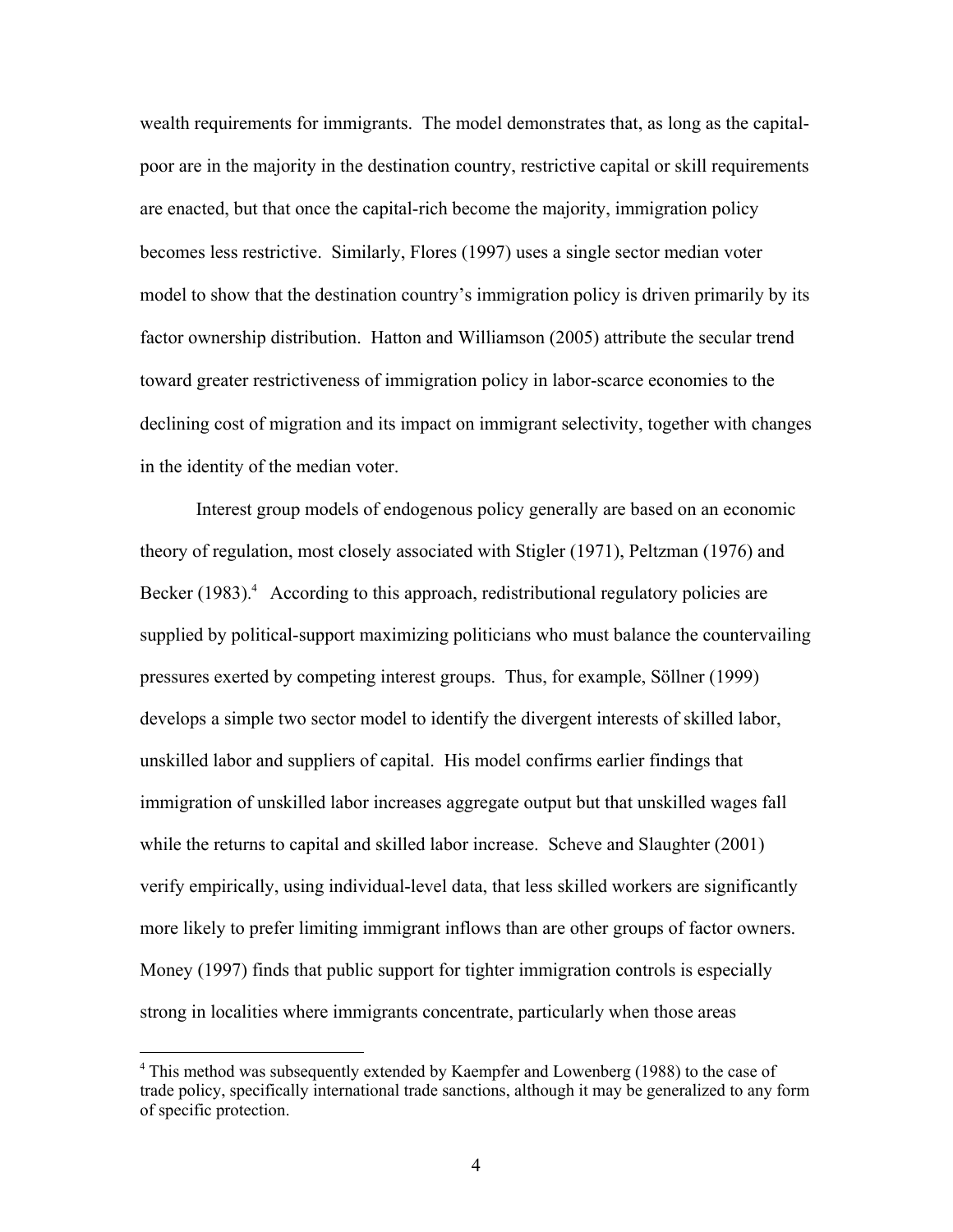experience rapid increases in immigration, rising unemployment and generous immigrant access to social services. Haus (1995) suggests that the interest groups shaping immigration policy might also include a transnational element, which creates pressure for more open policies. She argues that such transnational interests explain why we see less restrictive policies today than we did in the 1920s. Shughart, Tollison and Kimenyi (1986) implement a model in which immigration policy is determined by a government regulator who weighs the pressures applied by two interest groups, producers and laborers. During recessions the regulator favors labor and during expansions he favors capital and landowners. A similar approach is used by Foreman-Peck (1992) who demonstrates that labor exerts political pressure for tightening immigration restrictions when wages are falling and capital exerts opposing pressure when wages are rising. Chau (2003) uses a political support model to study the differences between border enforcement and employer sanction measures. While the former is essentially an income transfer from employer to native labor interests, the latter generate deadweight welfare losses that are borne entirely by producers. Hanson (2006) notes that U.S. laws regulating cross-border flows of illegal migrants and punishing employers who hire them are imperfectly enforced, which he maintains may be due to political pressure by employer groups and other interests favoring unrestricted entry.

 In addition to the effects of immigration on factor returns, immigration policy outcomes might also be influenced by such traditionally non-economic causes as security considerations of the nation-state (Rudolph, 2003) or feelings of group-based social identity that induce exclusionary behavior toward immigrants (Sniderman, Hagendoorn and Prior, 2004). Flores (1997) examines the effects on immigration policy of prejudice against immigrants on the part of natives.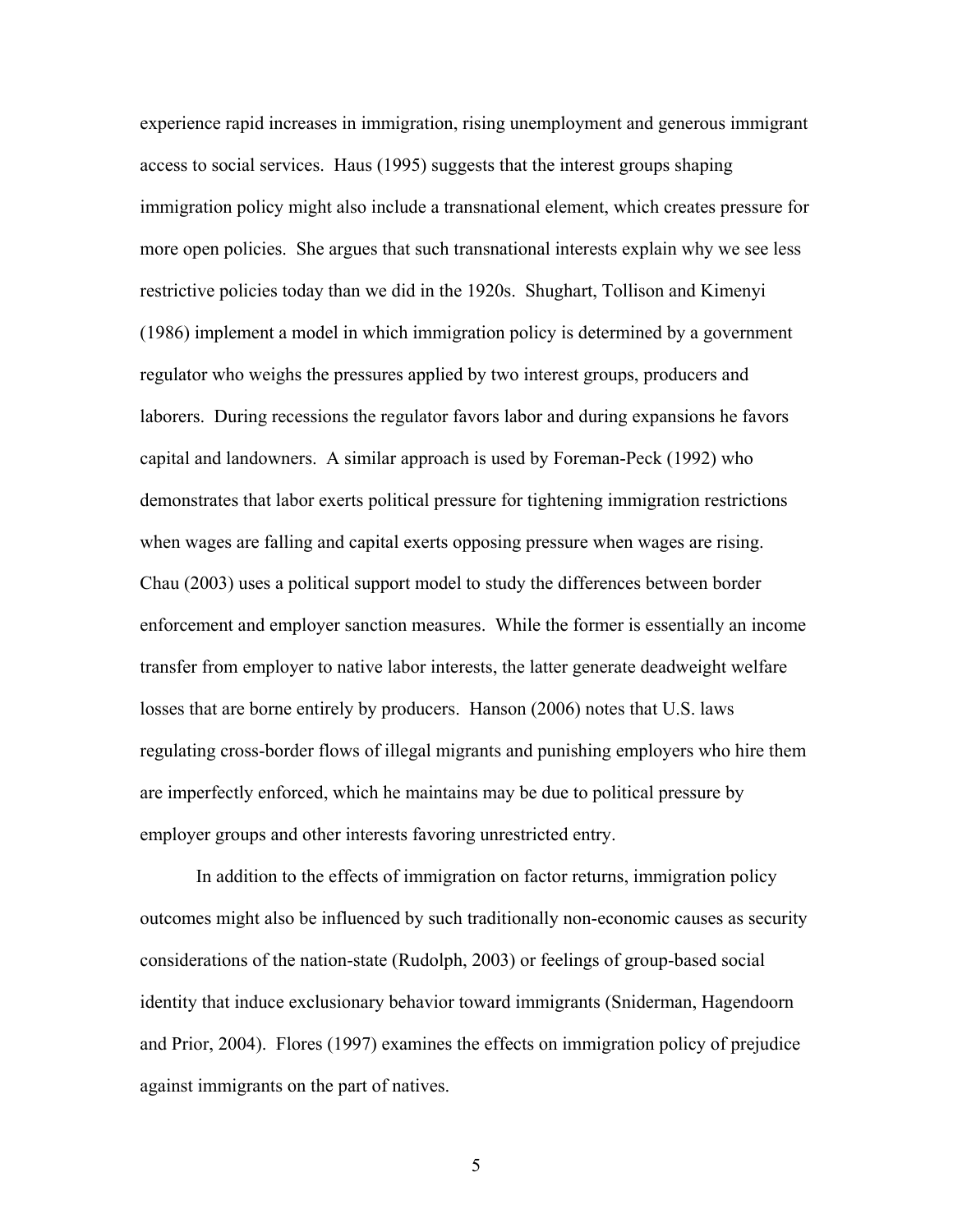The foregoing discussion implies that the formation of immigration policy is driven fundamentally by the configuration of domestic interests in favor of, or opposed to, immigration flows to the destination country. The effectiveness of interest groups in producing political influence depends on their ability to overcome free ridership incentives among their members (Olson, 1965). Groups that are most effective in exerting influence are typically those for whom the benefits of collective action are highly concentrated while the costs are widely dispersed among the public at large. Examples of politically effective interest groups include organized labor and industry or employer groups, while consumer groups often lack political effectiveness. Differences in interest group effectiveness are an important reason for the emergence of socially inefficient policies such as trade protection and immigration restrictions (Becker, 1983, 1985).

The empirical analysis in the remainder of this paper is based on a public choice perspective on the determinants of immigration restrictions. According to this approach, native owners of inputs that are substitutes in production for inputs supplied by immigrants are likely to favor stricter immigration restrictions, while native owners of inputs that are complementary in production to the factor services supplied by immigrants are expected to favor looser immigration restrictions.<sup>5</sup> Thus, for example, we anticipate that unskilled native workers will lobby for tight immigration controls, while employers of unskilled labor, as well as suppliers of capital and skilled labor, will lobby for weaker regulations on migrant entry. We test these hypotheses by examining the voting records of U.S. Representatives and Senators on immigration policy, based on the assumption

 $5$  For a more detailed exposition of the public choice approach to immigration policy, see Kaempfer, Lowenberg and Mertens (2004).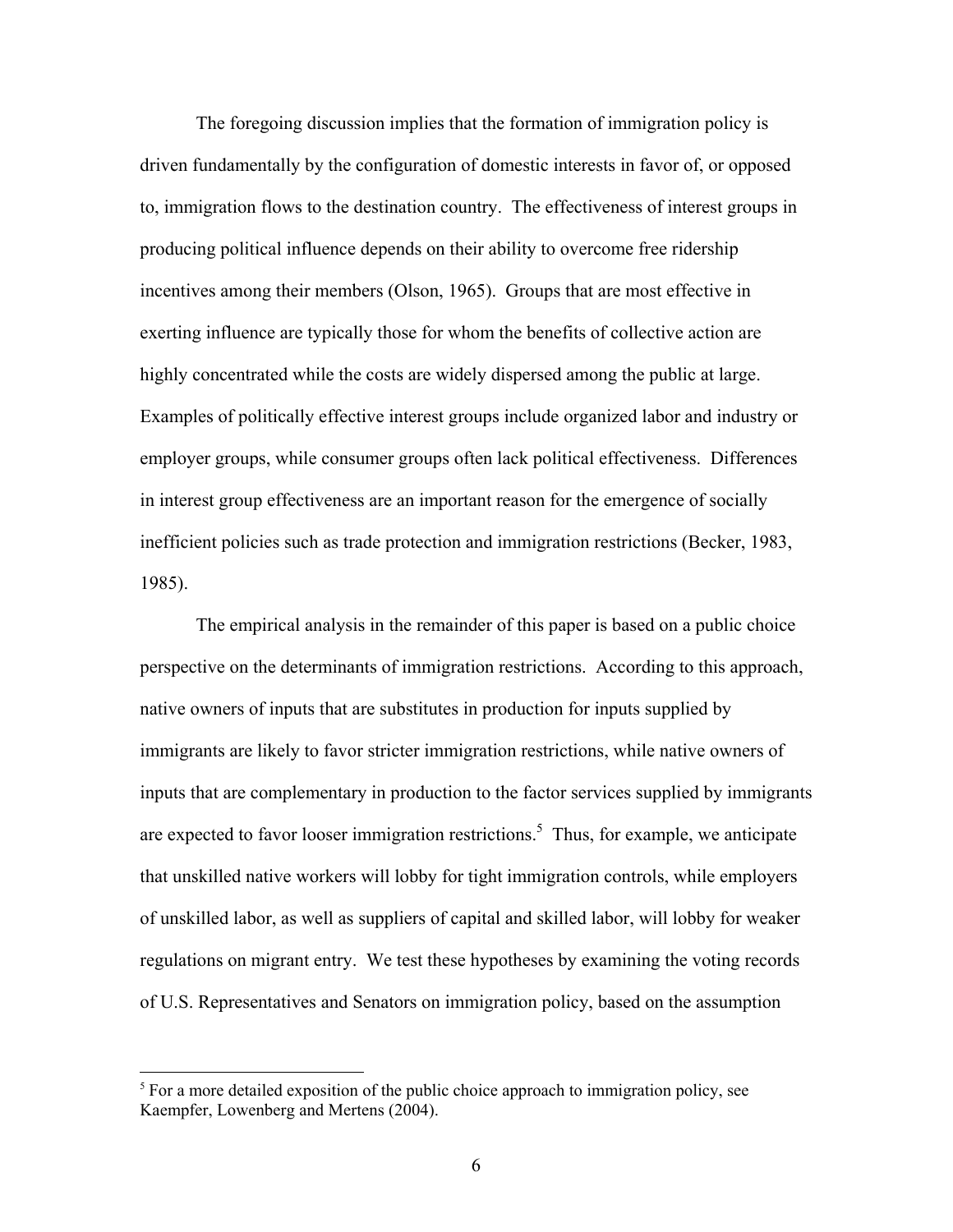that political-support maximizing politicians will, to some degree, reflect the preferences of their constituents in voting on immigration bills before Congress.

Our methodology follows in the tradition of the many studies that use district- or state-level data, combined with information on individual legislators, to explain congressional roll call votes on specific pieces of legislation. The main thrust of this literature is to untangle the separate effects of constituent interests, campaign contributions and legislator ideology on voting behavior. For example, congressional votes on trade liberalization are generally found to be influenced by the expected impacts of trade on factor incomes in the legislator's home constituency, by campaign contributions from business interests and organized labor, and by legislators' political ideology or party affiliation.<sup>6</sup> Votes on environmental and conservation legislation, too, have been shown to depend on lawmakers' ideological preferences, as well as on the weight of environmental interests within the politicians' home districts or states.<sup>7</sup> Along much the same lines, we investigate how congressional votes on immigration policy are affected by constituent interests as measured by various economic, demographic and political attributes of legislators' districts, and by legislator ideology.

<sup>&</sup>lt;sup>6</sup> Steagall and Jennings (1996) examine the effects of political action committee (PAC) campaign contributions on House votes on the North American Free Trade Agreement (NAFTA), finding that Representatives who derived much of their support from labor PACs tended to oppose NAFTA while those supported largely by business PACs typically voted to approve NAFTA. Kahane (1996) studies both House and Senate voting patterns on NAFTA. His results indicate that a Congressman's party affiliation as well as the presence of organized labor and expected labor-market and environmental impacts of NAFTA within the home district or state are significant predictors of the legislator's vote. Hasnat and Callahan (2002) investigate the determinants of congressional voting on Permanent Normal Trade Relations (PNTR) with China. They show that business PAC contributions and a skilled labor force in the home constituency are positively correlated with approval of PNTR, whereas labor PAC contributions and the presence of import-competing industries at home are negatively associated with PNTR approval.  $\frac{7}{1}$  Lopez and Sutter (2004) demonstrate that party affiliation and senator preferences were important determinants of the 1978 Senate vote to weaken provisions of the Endangered Species Act (ESA), while Mehmood and Zhang (2001) add several home state characteristics, such as urbanization, the share of the construction and natural resources sectors in the state economy and the number of endangered species, as factors influencing ESA amendment votes.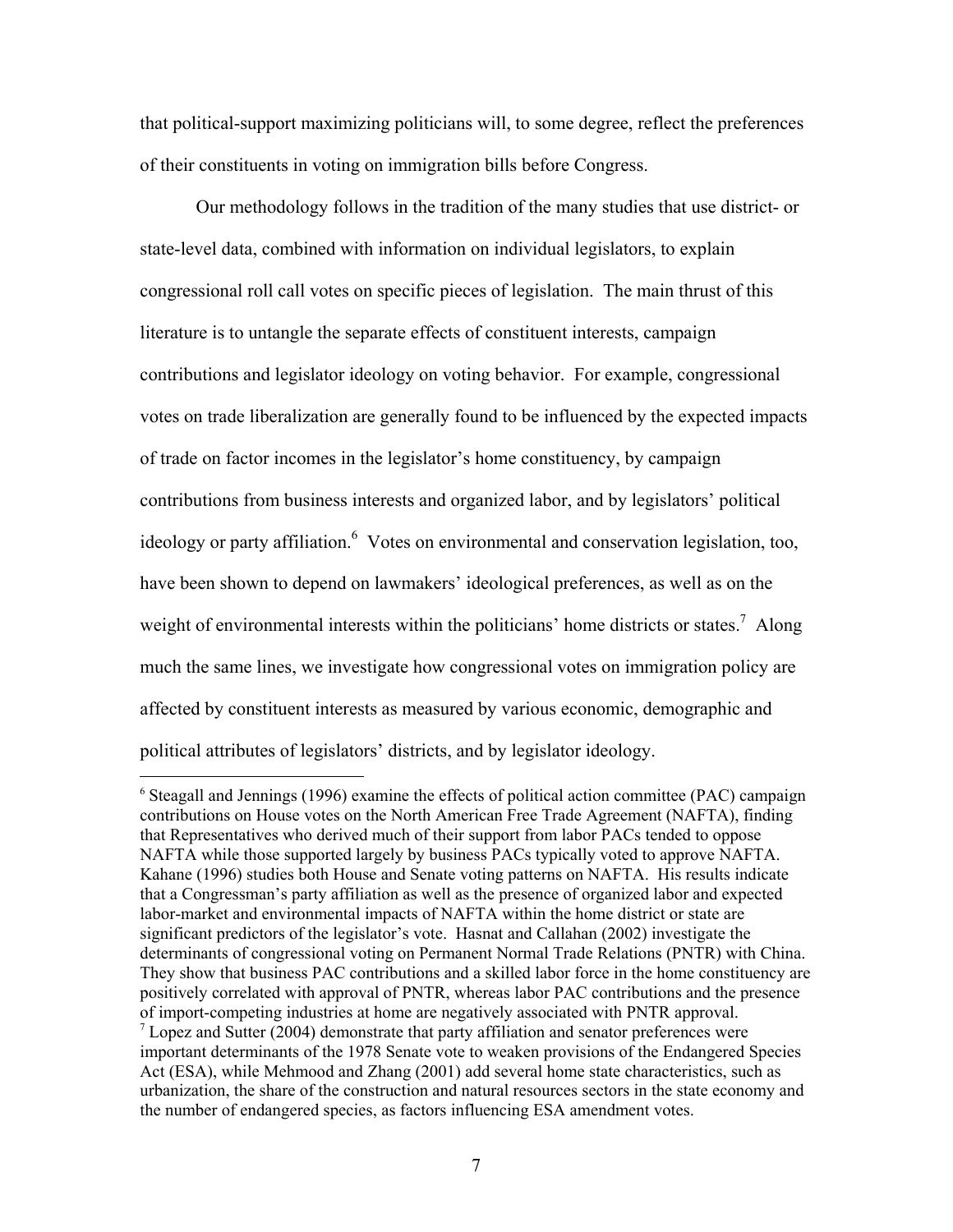#### 3. Important Immigration Legislation Between 1980 and 1996

 $\overline{a}$ 

Our study examines congressional voting on four major pieces of immigration legislation passed by Congress and signed by the President between 1980 and 1996. These include the *Refugee Act of March 17, 1980*, the *Immigration Reform and Control Act of November 6, 1986 (IRCA)*, the *Immigration Act of November 29, 1990* and the *Illegal Immigration Reform and Immigrant Responsibility Act of September 30, 1996*. While there were many other immigration-related laws created during this period, $8$  these four were the most significant laws affecting immigration to the U.S. The 1980 law focused on refugee admissions, the 1986 and 1996 laws focused on the control of illegal immigration, whereas the 1990 law constituted a general loosening of restrictions on legal immigration.

<sup>&</sup>lt;sup>8</sup> There were a total of 26 immigration-related laws dealing with many different issues that were created during this period, the first being the 1980 *Refugee Act*. The Refugee Act triggered two minor pieces of follow-up legislation, followed by a federal appropriations bill restricting the access of aliens to various publicly-funded benefits. On December 20, 1981, the President signed the *Immigration and Nationalty Act Amendments*, amending the *Immigration and Nationalty Acts of 1952 and 1978* followed by two minor amendments, all relatively minor pieces of legislation affecting small groups of immigrants. The 1986 *Immigration Reform and Control Act* was followed by the *Immigration Marriage Fraud Amendments of November 10, 1986*, which addressed the issue of aliens deriving their immigrant status based on marriage. This was followed by an appropriations bill allowing admission of Vietnamese children, a law facilitating temporary entry on a reciprocal basis between Canada and the United States, two laws providing status changes for certain foreign-born nurses and an appropriations law allowing for adjustment to permanent resident status for refugees from the former Soviet Union and the Indochinese countries. The *Immigration Act of November 29, 1990* was followed by a law that granted special immigrant status to aliens who served in the armed forces for at least 12 years, a very minor amendment to the 1990 Immigration Act, laws benefiting Chinese students in the U.S. and scientists from the former Soviet Union, and an amendment to the previously mentioned law facilitating temporary Canada to U.S. entry. These pieces of legislation were followed by the *Violent Crime Control and Law Enforcement Act of September 13, 1994,* which related to criminal aliens, and the *Antiterrorism and Effective Death Penalty Act of April 24, 1996*, which expedited procedures for the removal of alien terrorists. Finally, the *Illegal Immigration Reform and Immigrant Responsibility Act of September 30, 1996*, had been preceded by the *Personal Responsibility and Work Opportunity Reconciliation Act of August 22, 1996*, which created restrictions on the eligibility of legal immigrants for means-tested public assistance. For more details regarding these specific laws, see the online version of the 1996 *Yearbook of Immigration Statistics*, published by the U.S. Bureau of Citizenship and Immigration Services (BCIS), which can be accessed by going to http://uscis.gov/graphics/shared/aboutus/statistics/index.htm.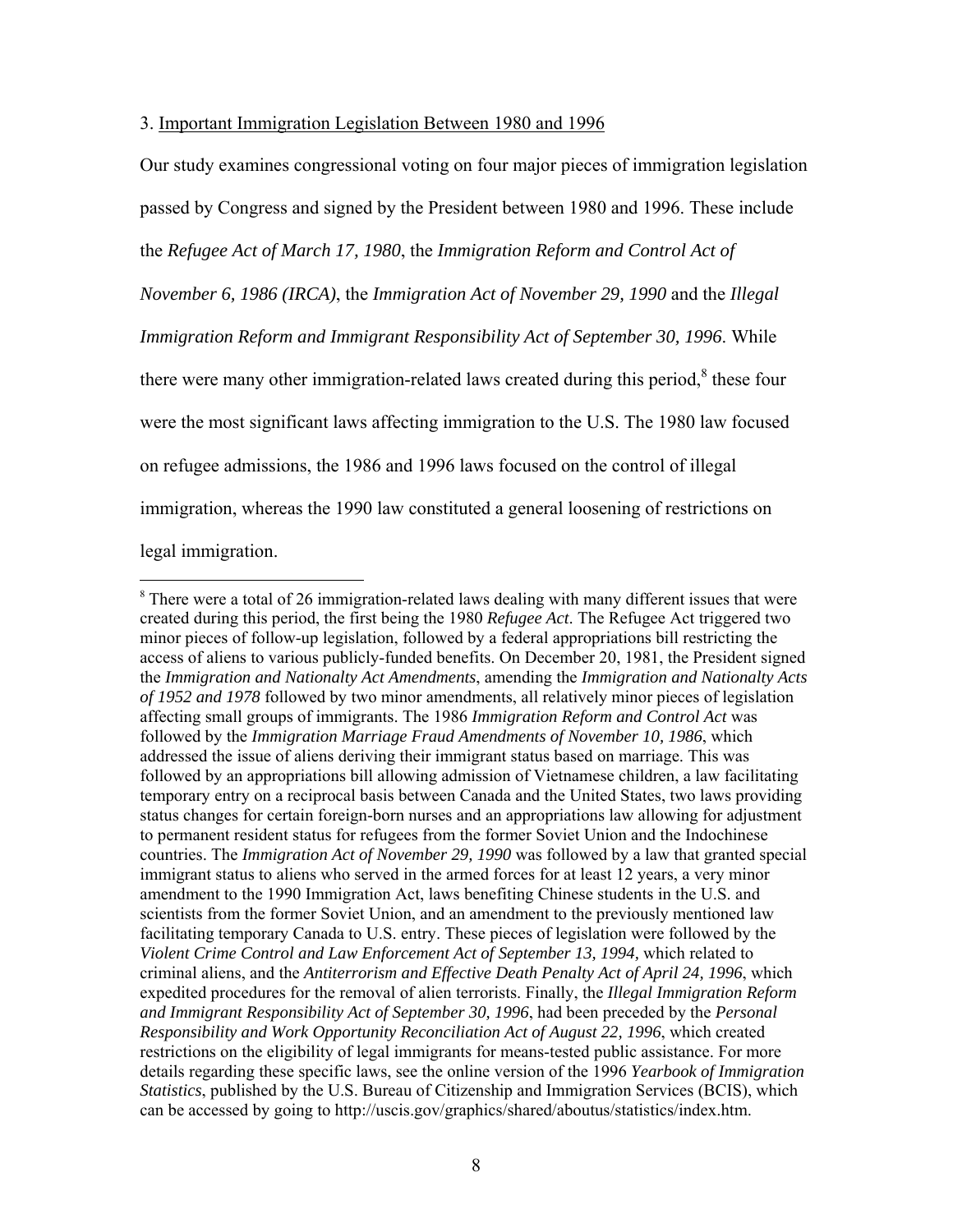The passage of the *Refugee Act of March 17, 1980* stemmed largely from the U.S. withdrawal from South Vietnam and the subsequent armed Communist takeover of South Vietnam. Between 1975 and 1980, more than 400,000 Indochinese refugees were admitted to the U.S. under refugee admission and settlement mechanisms that were largely ad hoc; prior to the 1980 legislation, limitations on refugee admissions were created on a case-by-case basis and generally favored refugees fleeing communism or from countries in the Middle East. The legislation resulted from a consensus that a more equitable and coherent approach to refugee admission and resettlement was needed.

The 1980 Refugee Act essentially created the first permanent and systematic mechanism for the admission and resettlement of refugees. Its key provisions included: (1) defining a refugee as someone who flees a country because of persecution "on account of race, religion, nationality, membership in particular social group, or political opinion"<sup>9</sup>; (2) eliminating refugees as a category of the "preference" system;<sup>10</sup> (3) allowing the president to admit refugees in emergency situations and placing a cap on the number of refugees allowed to enter; (4) establishing a comprehensive program for refugee resettlement; and (5) granting permanent resident status to refugees who have been living in the U.S. for at least one year and of asylees one year after asylum has been

 $\overline{a}$ 

<sup>10</sup> The preference system dates back to the *Immigration and Nationality Act of June 27, 1952*. With this legislation, Congress introduced a system of selected immigration that gave the highest priority to skilled aliens whose services are in strong demand in the U.S., as well as to relatives of U.S. citizens and permanent residents. Currently, the preference system has two basic categories – the family-based preference category and the employment-based preference category. The former category includes four ranked preferences, the highest being unmarried adult sons and daughters of U.S. citizens. The latter category includes five ranked preferences, the highest being highly skilled workers.

<sup>9</sup> Congress's intent was for the term "refugee' to conform with the United Nation's definition, as well as to make clear the distinction between refugees and asylees.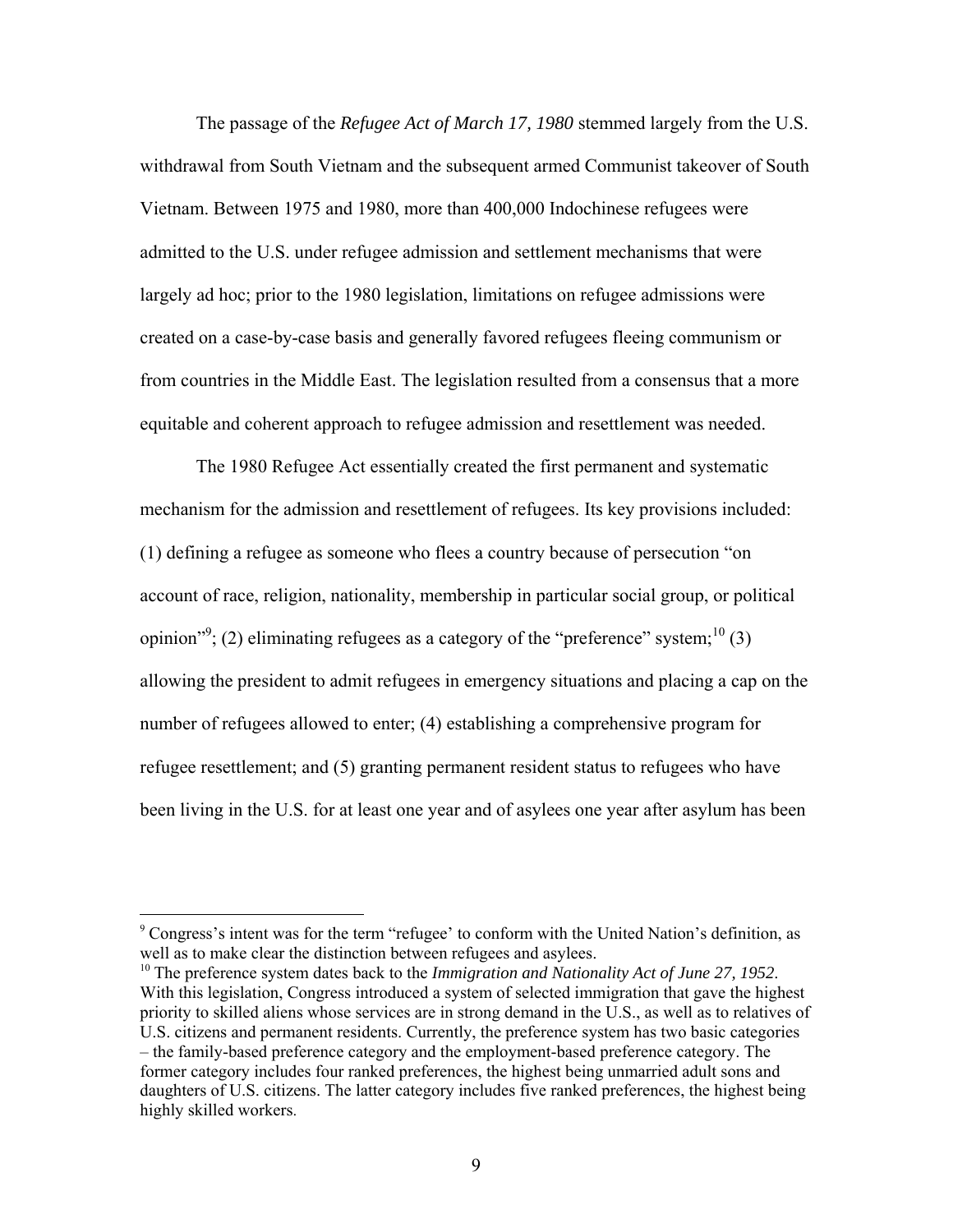granted. The legislation also reduced the world-wide ceiling for immigrants from 290,000 to 270.000 per year.

While the Refugee Act clearly gives elevated recognition to refugees and draws a legal distinction between them and other immigrants, it appears not to have increased refugee admissions. According to the 1997 *Yearbook of Immigration Statistics*, for example, 89,580 refugee applications were approved in 1980, approved applications spiked to 155,291 the following year but fell to 61,527 in 1982. There were 73,645 applications approved in 1983, 77,932 in 1984 and 59,436 in 1985. The spike in 1981 is largely attributable to the increase in applications from persons arriving with the 1980 Mariel Boatlift to Miami. $11$ 

The *Immigration Reform and Control Act of November 6, 1986, (IRCA)* was a comprehensive piece of legislation the primary goal of which was to address the problem of illegal immigration. With respect to illegal immigration, the two most important components of IRCA were: (1) it granted legal status (first temporary, then permanent resident status) to illegal aliens who had resided in the U.S. since January 1,  $1982$ ;<sup>12</sup> and (2) it created sanctions making it unlawful for employers to knowingly hire, recruit or refer for a fee aliens not authorized to work in the U.S. Furthermore, IRCA increased enforcement at U.S. borders and extended the "registry date" (the date from which an

 $11$  The Mariel Boatlift involved the migration of some 120,000 Cubans on a flotilla of privately chartered boats to Miami from May to September, 1980. The arrival of these Cubans was the outcome of an usual sequence of events that culminated in Fidel Castro's April 20, 1980 declaration that those wishing to migrate to the U.S. could freely do so from the Port of Mariel. Approximately one-half of the Cuban refugees settled permanently in the Miami metropolitan area, resulting in a 7% increase in Miami's labor force and a 20% increase in the number of Cuban workers in Miami.

<sup>&</sup>lt;sup>12</sup> This included those who entered the country illegally, as well as those who arrived as temporary visitors with authorized stays expiring before January 1, 1982. This part of the legislation was clearly targeted at persons arriving with the Mariel Boatlift.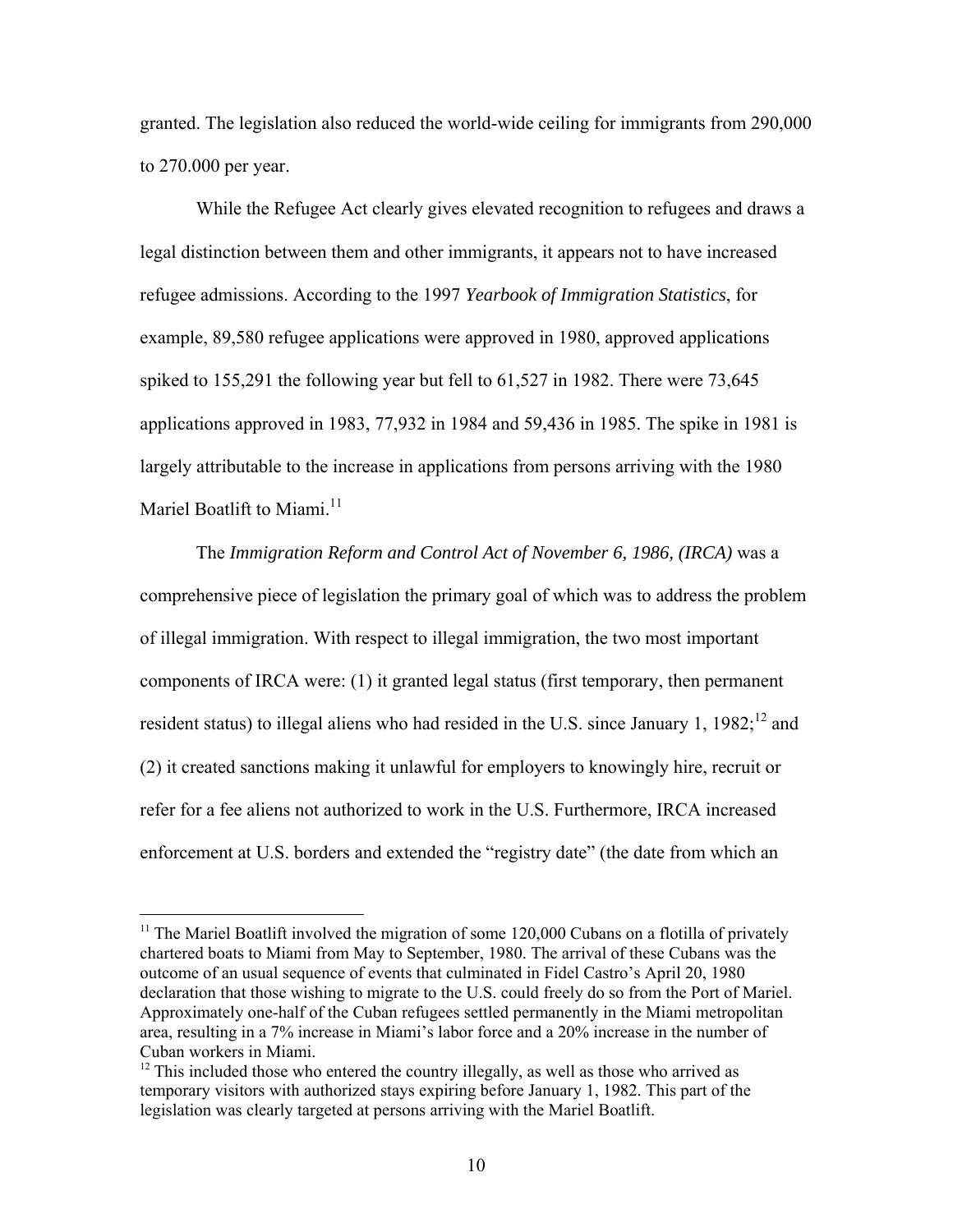alien has resided illegally and continuously and thus is eligible for adjustment to permanent resident status) from June 30, 1948 to January 1, 1972). Finally, one component of IRCA focused on illegal migrant workers in agriculture; a new classification of seasonal agricultural worker was created along with a mechanism for the legalization of such workers. $13$ 

IRCA resulted in a dramatic increase in legal admissions after 1986 (see Figure 1 below). After the 1980 Refugee Act but before the inception of IRCA, annual admissions averaged around 500,000. However, admissions increased sharply from approximately 643,000 in 1988 to 1,090,924 in 1989, 1,536,483 in 1990 and over 1.8 million in 1991. Most of these increases are attributable to the granting of legal status to large numbers of illegal aliens who entered the U.S. prior to 1982. Note, however, that admissions fell substantially in 1992 to about 904,000 and between 1993 and 2004 they averaged around 850,000 per year.

<sup>&</sup>lt;sup>13</sup> Other components of IRCA, while not related to illegal migration, were also important. These included: (1) the creation of a special immigrant category for particular retired workers of international organizations and their families; (2) the creation of a nonimmigrant Visa Waiver Pilot program making it possible for certain aliens to visit without applying for a nonimmigrant visa; and (3) the allocation of 5,000 visas in fiscal years 1987 and 1988 for aliens born in countries from which immigration was negatively impacted by the *Immigration and Nationality Act Amendments of October 3, 1965*. This act essentially abolished the national origins quota system (which has its origins in the *Immigration Act of 1924* and the *Immigration and Nationality Act of 1952*). Under a national origins quota system, national origin, race, or ancestry were factors affecting one's eligibility for admission to the U.S. When this system was abolished, certain countries favored by the system experienced reductions in their effective quotas.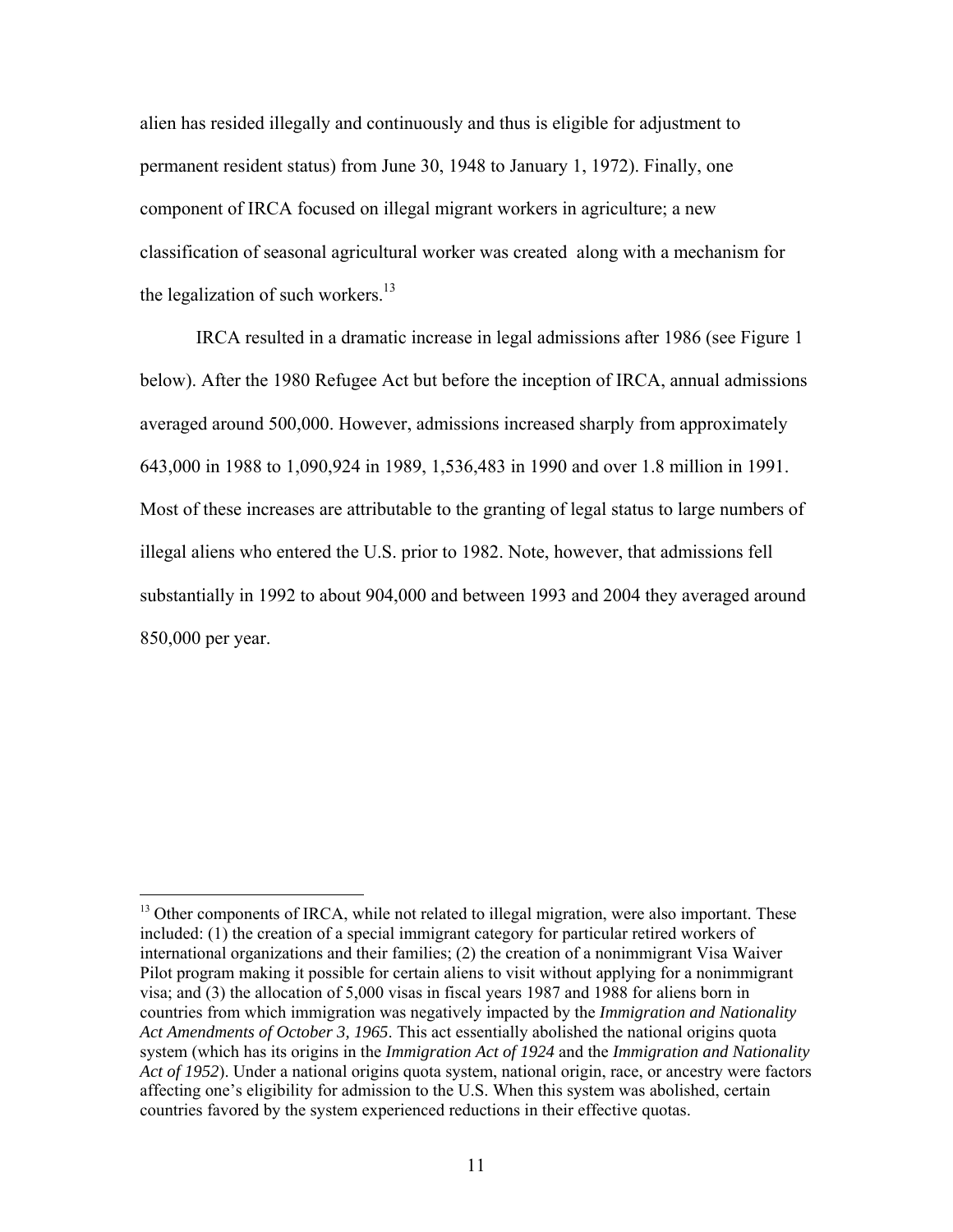

Figure 1 Source: U.S. Department of Homeland Security

The *Immigration Act of November 29, 1990* was perhaps the largest overhaul of the immigration law since 1965. It set a flexible cap on admissions of 700,000 persons for each of the fiscal years 1992-94, and 675,000 beginning fiscal year 1995 (480,000 family-sponsored, 140,000 employment-based and the remainder "diversity  $\text{immigrams''}$ ).<sup>14</sup> The legislation repealed laws banning the admission of aliens on political and ideological grounds and authorized the Attorney General to grant temporary protected status to persons coming from countries at war or harmed by natural disasters. Furthermore, this act revised and established various new nonimmigrant admission categories, principally the H-1B and H-2B visa categories. These categories apply to aliens who will be employed in high-skill occupations usually requiring high levels of

 $\overline{a}$ 

<sup>14</sup> Caps on world-wide admissions date back as early as the *Quota Law of May 19, 1921* , which set a cap of 350,000 and heavily favored persons born in Northern and Western Europe. Between 1924 and 1965, the national origins system replaced a world-wide cap. In 1965, immigration from the Eastern Hemisphere was capped at 170,000, with immigration from the Western Hemisphere capped at 120,000. With the *Act of October 5, 1978*, a world-wide cap of 290,000 persons was set, which with the refugee act was subsequently reduced to 270,000 in 1980. The cap stayed at 270,000 till the 1990 legislation.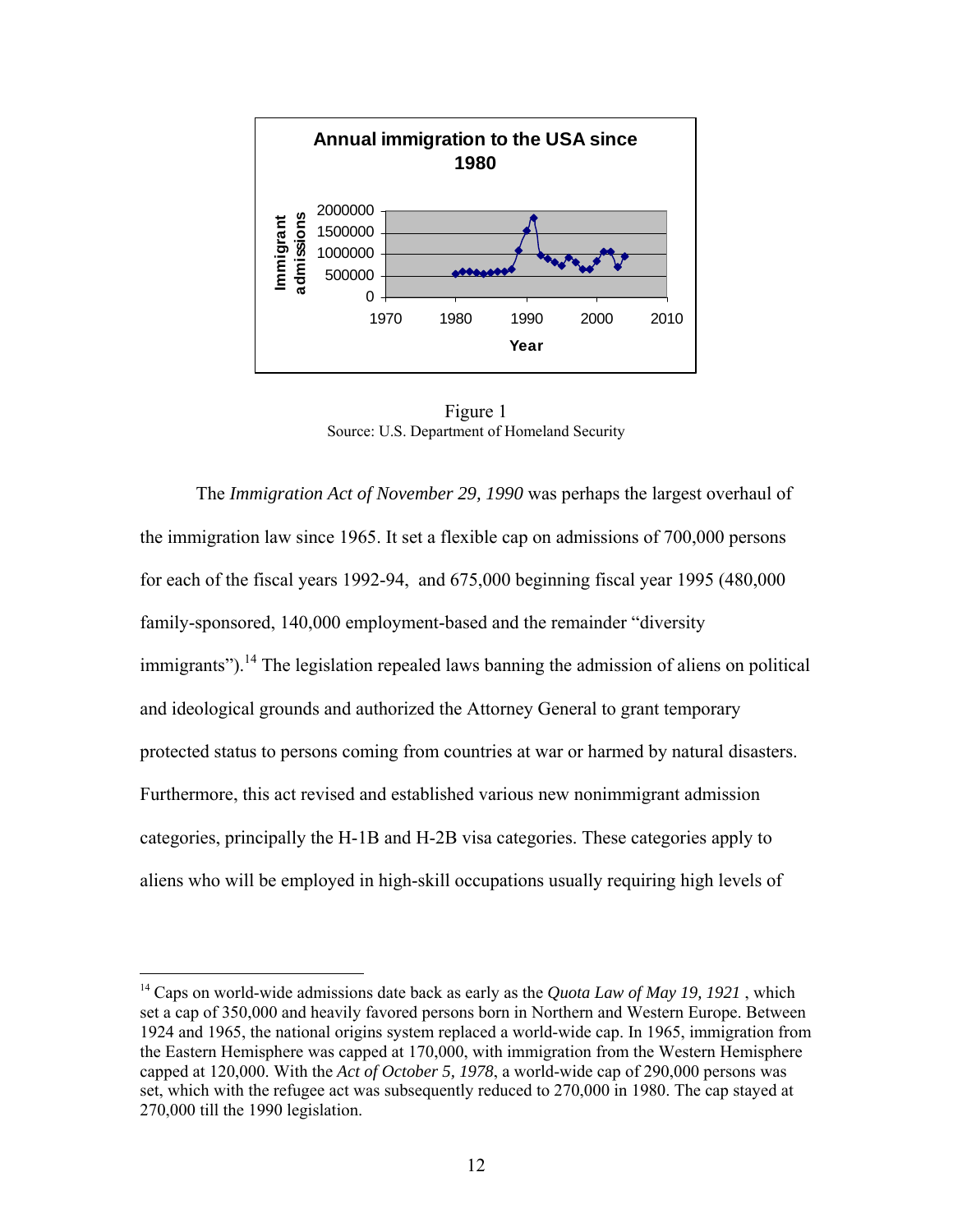training and education.<sup>15</sup> The legislation revised various enforcement activities, including employer sanctions provisions of IRCA and increased funding for the Border Patrol. In general, the 1990 legislation loosened restrictions on legal immigration, but at the same time focused on reducing the volume of illegal immigration.

Finally, the *Illegal Immigration Reform and Responsibility Act of September 30, 1996,* dealt primarily with the control of illegal immigration. It established various measures to control U.S. borders, protect legal workers through worksite enforcement, and remove criminal and other deportable aliens; the legislation increased border and port of entry personnel, equipment and technology, authorized improvements in barriers along the Southwest border, increased anti-smuggling authority and penalties for alien smuggling, increased penalties for illegal entry, the commission of passport and visa fraud, and increased the number of investigators for worksite enforcement, alien smuggling and those who overstay their visas. Pilot programs were established to more effectively verify a worker's immigration status, exclusion and deportation procedures were streamlined, and 3- and 10-year bars to eligibility for re-admission of illegal aliens were created.

A controversial feature of the 1996 legislation was that it placed added restrictions on public benefits available to aliens. It provided for a pilot program on cutting the issuance of driver's licenses to illegal aliens, made illegal aliens ineligible for Social

 $\overline{a}$ 

 $<sup>15</sup>$  The H1-B visa is typically awarded to foreign professionals with specialized knowledge, such</sup> as scientists, engineers, programmers, research analysts, management consultants, journalists, accountants, and others with undergraduate or graduate level schooling, foreign nationals who offer exceptional services relating to collaborative research and development projects administered by the U.S. Department of Defense, nurses and distinguished fashion models. The H2-B visa is typically awarded to a foreign athlete, trainer or artist with a job offer from a U.S. employer and skilled workers in crafts and trades who are able to perform tasks for which there is no U.S. labor supply.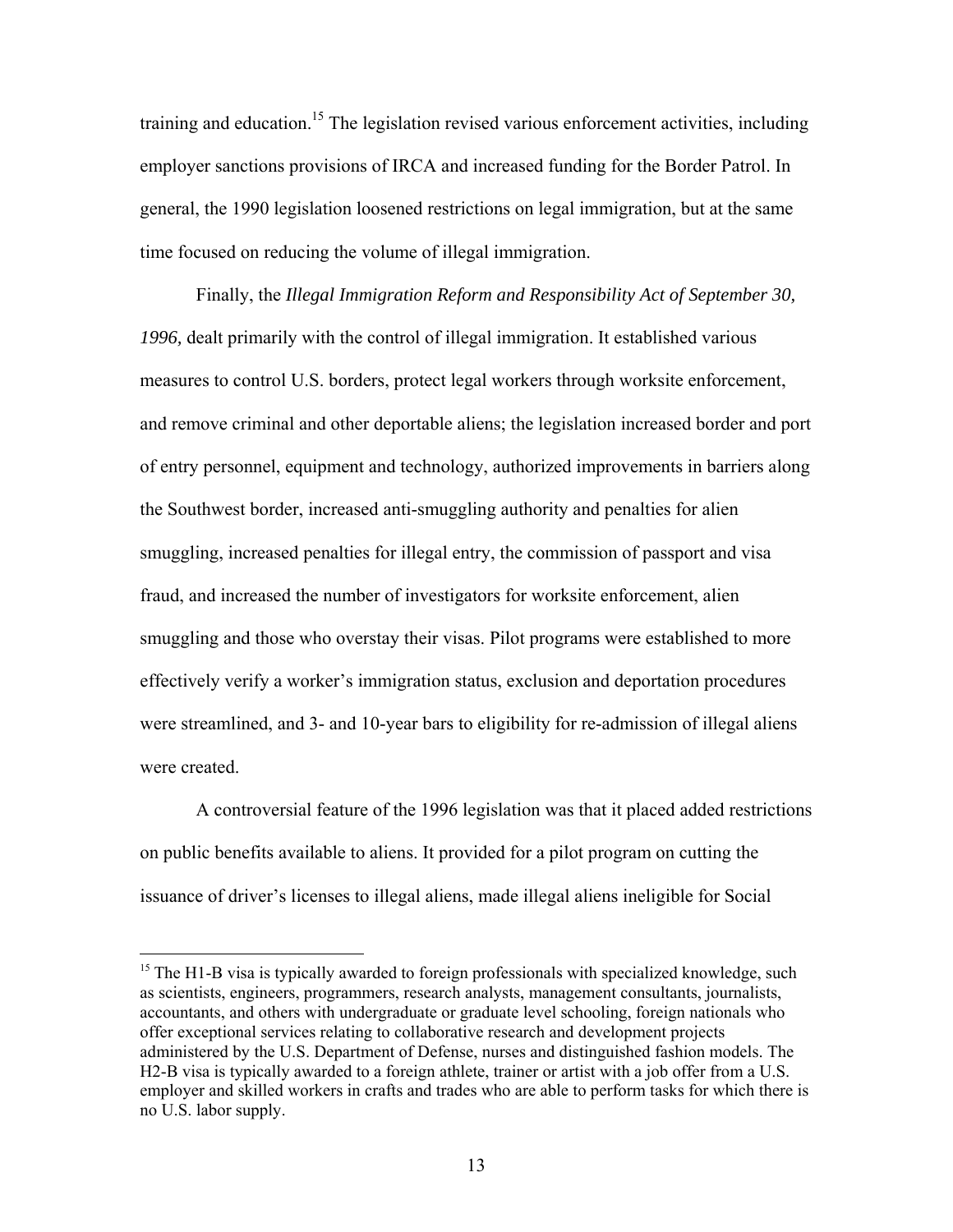Security benefits, established procedures for requiring proof of citizenship for Federal public benefits and limited eligibility for higher education benefits to illegal aliens. The legislation increased the costs to sponsors of immigrants; it tightened the requirements for an affidavit of support for immigrants being sponsored, effectively making the affidavit a legally binding contract to provide financial support. Furthermore, state and local governments were given authority to limit cash public assistance to aliens. Finally, maximum criminal penalties for forging or counterfeiting documentation used to obtain federal benefits were increased substantially.

### 4. Model and Data

The four pieces of legislation discussed in the previous section constitute three substantially different types of immigration reform: (1) a more equitable and compassionate treatment of refugees (the 1980 Refugee Act); (2) greater control of illegal immigration (IRCA and the 1996 act); and (3) a loosening of restrictions on immigrant admissions (the 1990 act). We hypothesize that the likelihood of an affirmative vote on immigration reform ( $Pr\{Yes\ Vote\})$  will depend on the following variables: (1) the legislator's ideology (ID); (2) household income in the congressional district or state (INCOME); (3) the relative importance of industries in the district or state that employ immigrants or are likely to be affected by changes in immigration policy (IMIND); and (4) the size of the immigrant community in the congressional district or state (IMCOM). Formally, the model specifies that

(1)  $Pr{Yes \space Vote} = f[ID, INCOME, IMIND, IMCOM].$ 

The hypothesized signs of the marginal effects of each of the above explanatory variables on the likelihood of an affirmative vote will depend of course on the type of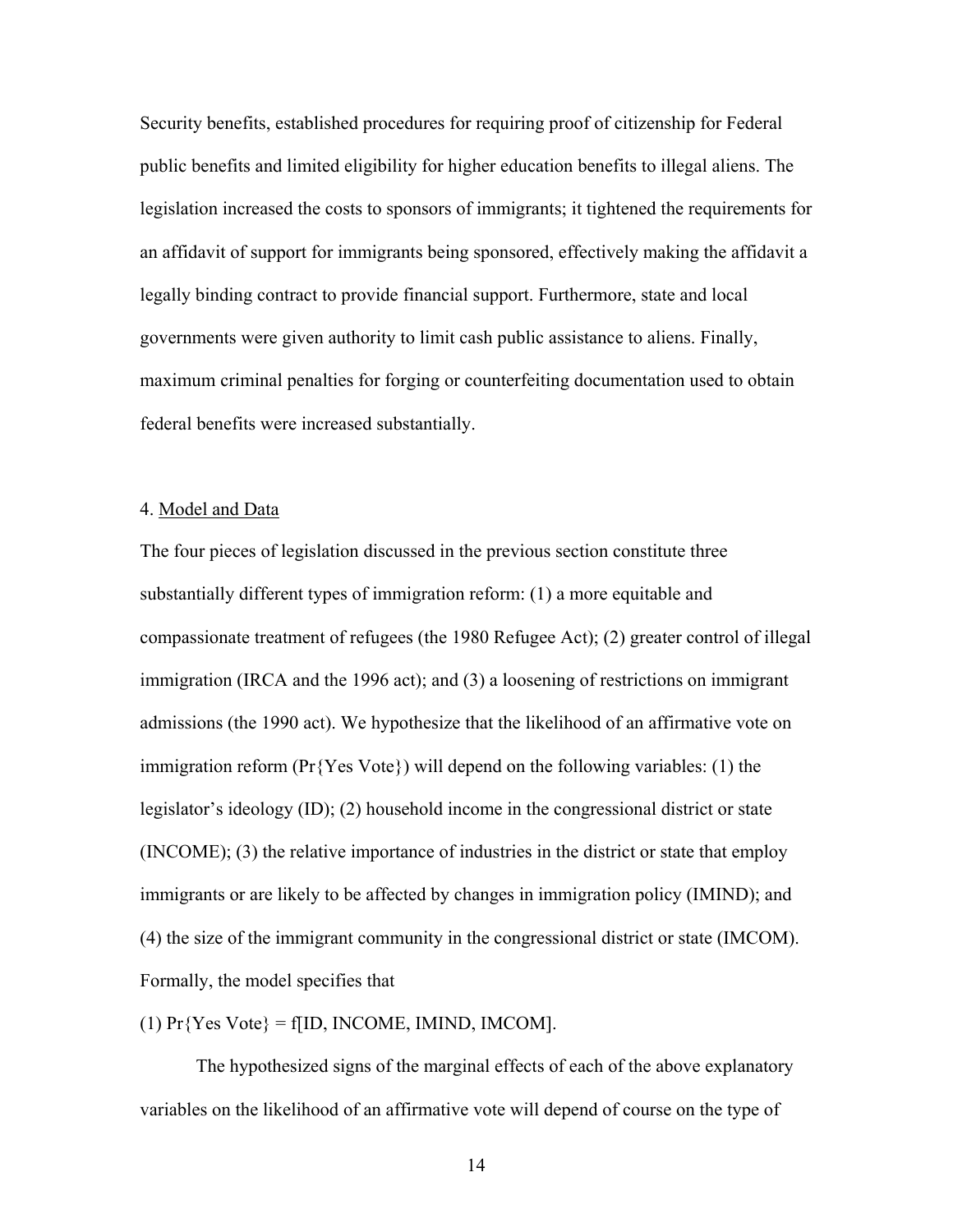reform. Take, for example, the 1990 legislation, where an affirmative vote would be a vote for a loosening of immigration restrictions. Assume that a greater value of ID implies a more conservative, pro-business ideology. Then, we would hypothesize that the more conservative the legislator, the greater is the chance he/she would vote for reform (∂Pr{Yes Vote}/∂ID > 0). If the level of prosperity in the congressional district or state is inversely related to the level of immigration restrictions, then we would hypothesize that the likelihood of an affirmative vote will rise with household income (∂Pr{Yes Vote}/∂INCOME > 0). In other words, immigration reform is effectively a normal good in that case. Along the same lines, we would hypothesize that the greater is the relative importance of an industry that employs immigrants, the greater is the likelihood of an affirmative vote (∂Pr{Yes Vote}/∂IMIND > 0). Finally, we would hypothesize that the greater is the size of the immigrant community in the congressional district or state the higher is the likelihood of an affirmative vote (∂Pr{Yes Vote}/∂IMCOM > 0). The reason is that the greater is the size of the district's or state's immigrant population, the greater will be the level of political pressure exerted by immigrants on politicians to encourage a greater influx of immigrants in the future. However, we would expect opposite signs if the legislation involved a tightening of restrictions.

If the legislation involves greater control of illegal immigration, then the hypothesized signs for the marginal effects are likely to differ from the previous example. For example, a more conservative pro-business politician could have a lower likelihood of voting for greater enforcement of illegal migration (∂Pr{Yes Vote}/∂ID < 0) if he represents a constituency where business profits vary positively with the number of illegal workers. If higher household income in the congressional district or state depends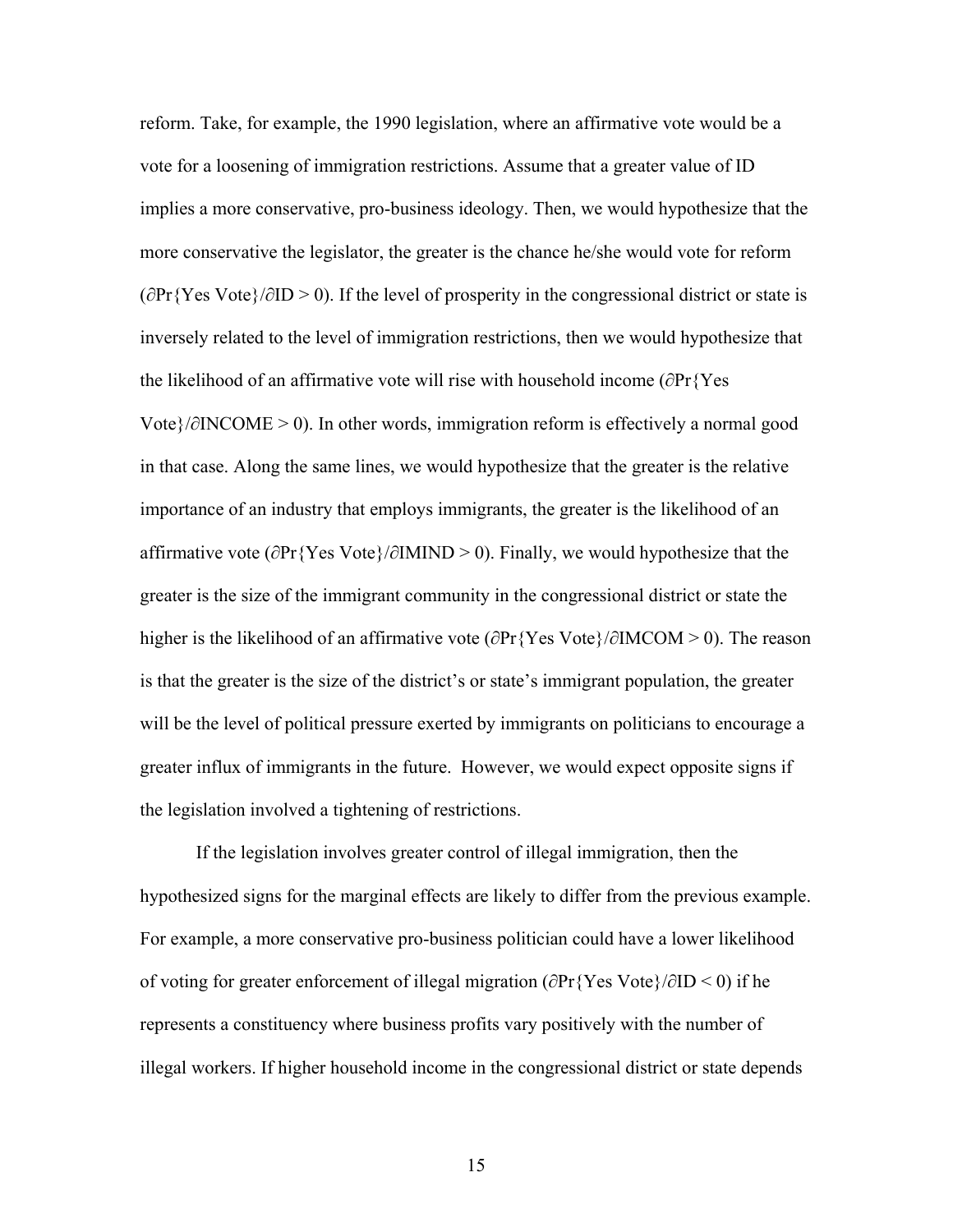upon tighter border controls, legislators coming from higher income states will have a greater likelihood of voting for the legislation (∂Pr{Yes Vote}/∂INCOME > 0). If the legislation focuses on more compassionate treatment of refugees, a more conservative politician could have a greater likelihood of voting for such a policy if a conservative ideology is associated with anti-communism or opposition to a dictatorial regime. The point is that the above four explanatory variables are hypothesized to be common determinants of immigration reform, regardless of the type of reform, and that their effects on legislator voting behavior are likely to be ambiguous.

The data used to test the foregoing hypotheses are drawn from a variety of sources. Descriptive statistics on all variables included in our regressions are presented in Table 1. Observations on yes/no legislator votes were obtained from issues of the *Congressional Quarterly Alamanc* for each of the years that the legislation was approved by the respective congressional chamber. We chose not to analyze senate votes on the 1996 legislation because that legislation passed by a 97-3 margin, allowing too little variability in voting for meaningful estimation. Our data set, therefore, consists of 7 subsets – separate House and Senate votes for 1980, 1986 and 1990 and House votes only for 1996. For each piece of legislation, there were always some legislators who abstained, did not vote or were not present for a vote, so those particular observations had to be omitted. There are a total of 1,892 usable observations in the sample.

For 1980 and 1996, we used data on median household income for each congressional district or state, obtained from the *Almanac of American Politics (AAP),* to proxy the INCOME variable in the theoretical model. For 1986 and 1990, the *AAP* does not supply information on each constituency's median household income. Accordingly,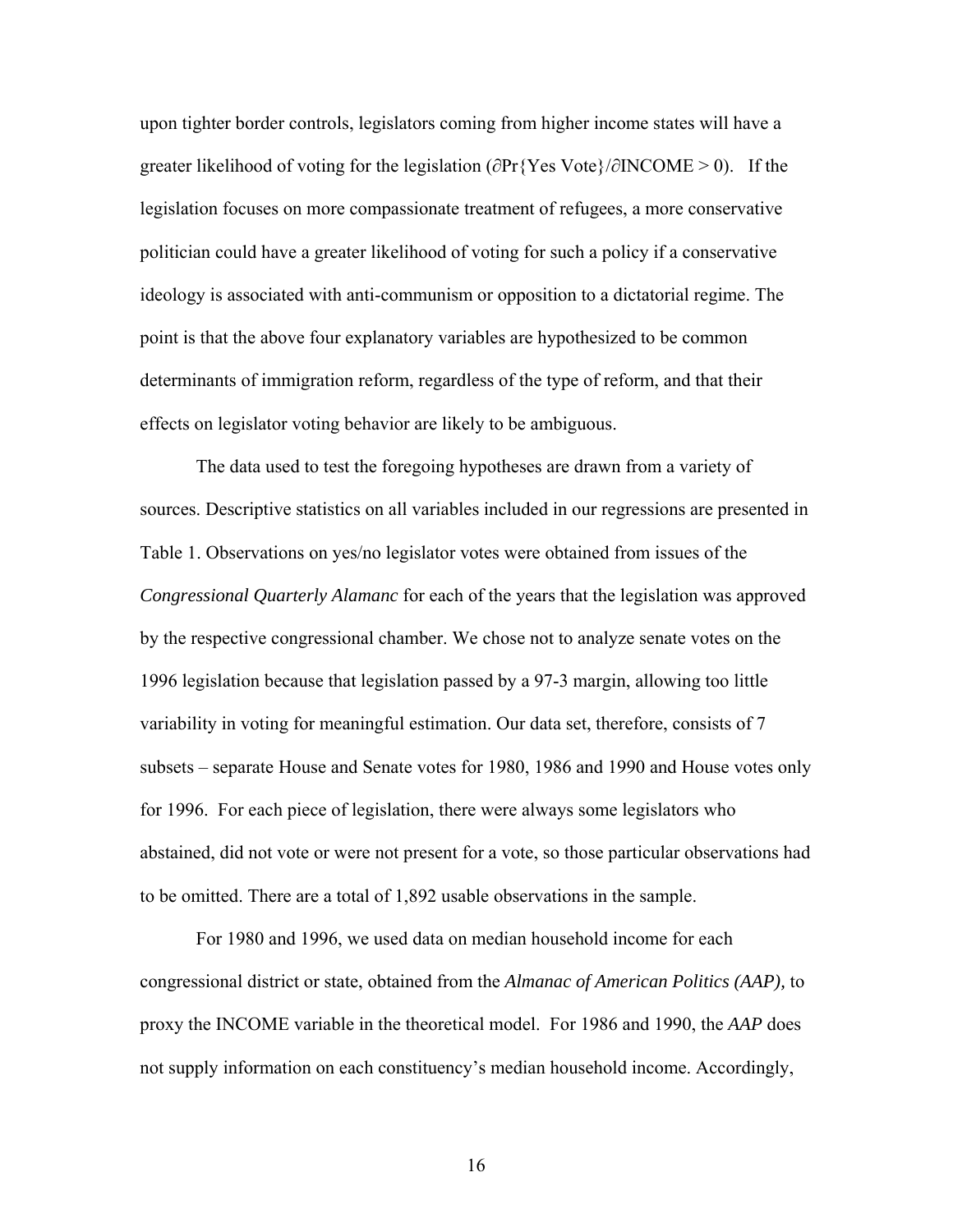for those years we resorted to using state-level (for both the Senate and House votes) data from selected online issues of the *Statistical Abstract of the United States*. 16

Since immigrants living in the USA tend to cluster in urban areas, for the 1980 vote we proxied the size of the immigrant community variable (IMCOM) by the percentage of the population living in a central city in the district or state, also obtained from the *AAP*. After 1980, the *AAP* did not supply information on the proportion of the constituency residing in a central city. Therefore, for the later three years we used U.S. Census Bureau data on the percentage of the state's population that is urban.<sup>17</sup>

To measure the IMIND variable, the relative importance of industries in the constituency that employ immigrants or are likely to be affected by changes in immigration policy, we chose the farming and textile industries. Information from the Bureau of Economic Analysis (BEA) website<sup>18</sup> was used to compute the percentages of total employment in each state attributable to farming and textile production. Farming and textiles are industries likely to be particularly sensitive to changes in immigration restrictions and, all other things equal, we expect that variations in the sizes of each of these industries across constituencies should help account for differences in congressional voting behavior. For each year in our sample, we obtained BEA data on total employment, employment on farms only and employment only in the "textile mill products and apparel and other textile products" category. We then calculated the industry-specific employment percentages.

 $\overline{a}$ 

<sup>&</sup>lt;sup>16</sup> See http://www.census.gov/compendia/statab/past\_years.html.<br><sup>17</sup> See http://www.census.gov/population/censusdata/urpop0090.txt. This information was only available for each of the decennial census years 1990 and 2000. The 1990 data were used to measure the urban population percentage during 1986 and 1990, whereas the 2000 data were used to measure the percentage during 1996.

<sup>18</sup> See http://www.bea.gov/bea/regional/spi/action.cfm.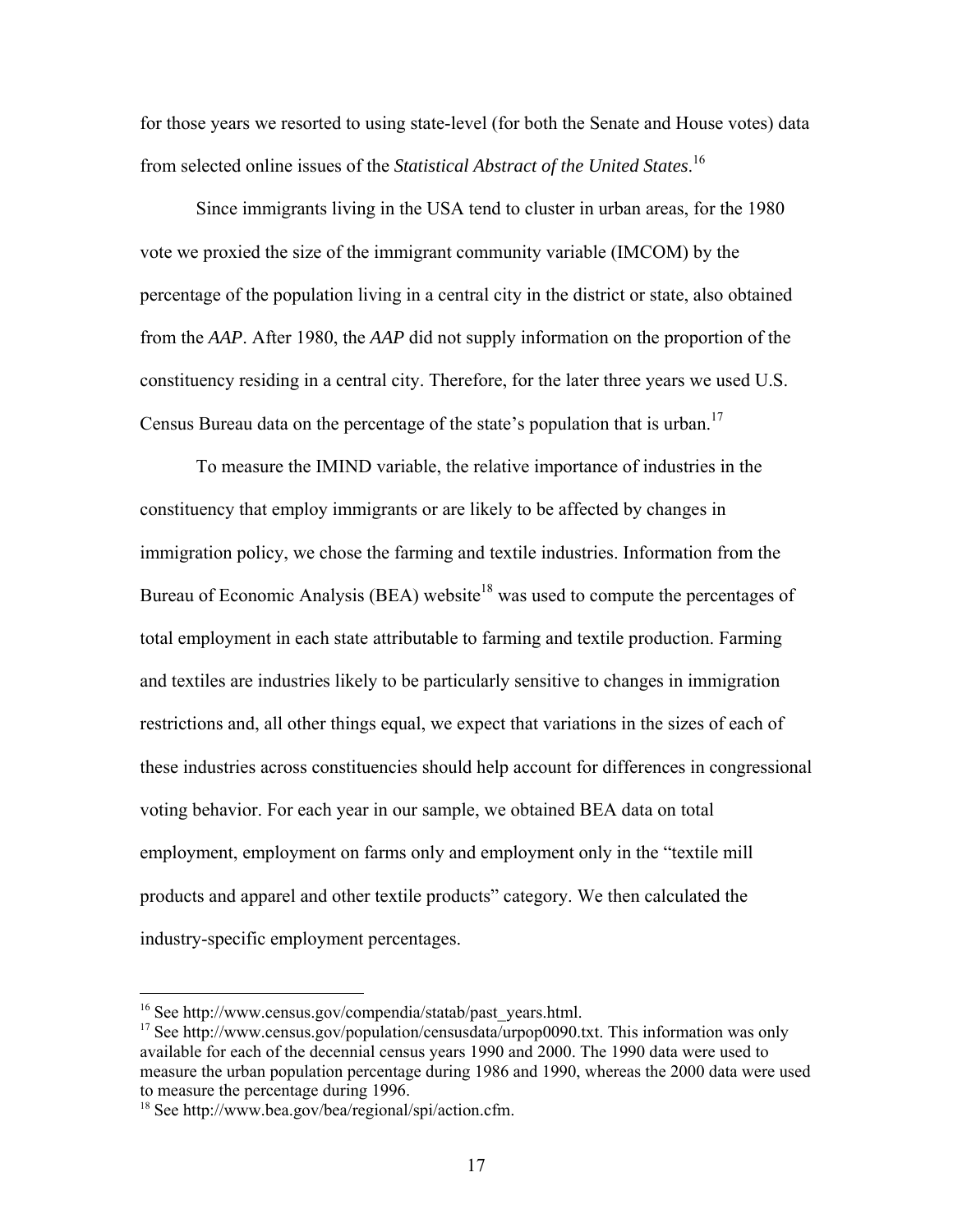Finally, each legislator's political ideology (the ID variable) was measured with the rating assigned by the American Congressional Union (ACU). The ACU rating can vary between zero (least conservative) to 100 (most conservative). Ratings for legislators representing districts or states in 1980, 1986, 1990 and 1996 are available on the ACU website.<sup>19</sup> Note that for a very small percentage of cases, the ACU did not rate certain legislators, hence those observations had to be omitted from the sample.

#### 5. Empirical Results

 $\overline{a}$ 

According to our theoretical model, the likelihood of an affirmative vote on immigration reform will depend upon the legislator's political ideology, his/her constituency's income level, the levels of concentration of any industries affected by changes in immigration policy and the relative size of the immigrant community in the district or state. It would thus seem that a simple logit estimation of votes on empirical counterparts for the above four explanatory variables would be appropriate. However, it has been shown by Kau and Rubin (1981), Peltzman (1984) and Banaian and Luksetich (1991) that a legislator's political ideology is itself a function of the characteristics of his/her constituency's economy or politics. Therefore, simply regressing votes on ideology alongside constituency income and other attributes of the constituency that are likely to influence the legislator's ideology will result in simultaneous equations bias.

In order to deal with the problem of votes and ideology being jointly determined, we opted for a two-stage estimation process. In the first stage we essentially isolate that portion of the legislator's ideology that is not attributable to his/her constituency's ideological profile. This is done by regressing the ACU rating on the median household

<sup>19</sup> See http://www.acuratings.org/ratingsarchive/ratingsarchive/ratingsarchive.asp.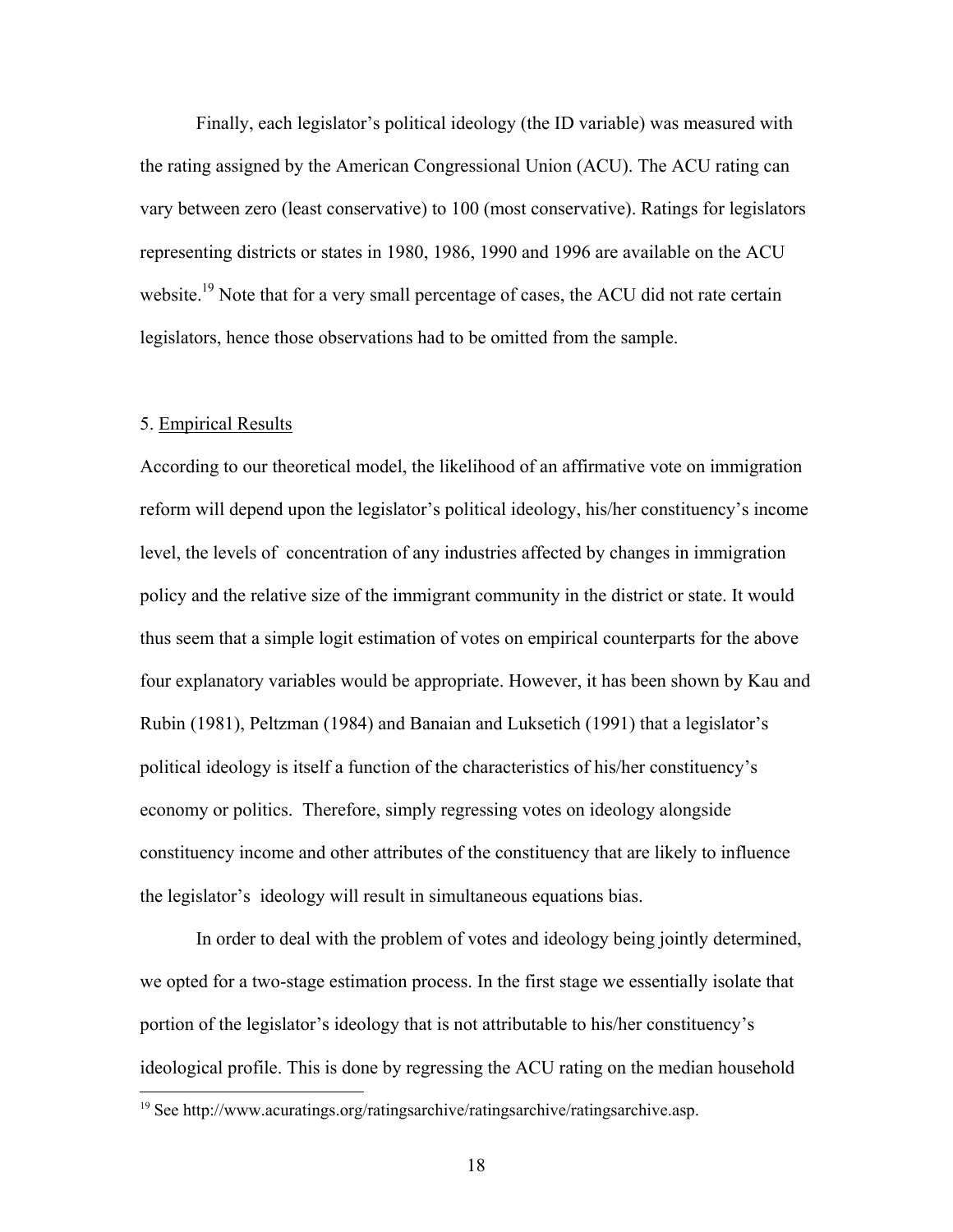income of the state or district. In the second stage, we use logit to estimate the legislator's vote with the residual from the first stage regression used in place of the raw ACU rating. Inclusion of this residual effectively exogenizes the ideology variable and allows us to estimate, among other things, the marginal effect of that part of the legislator's ideological orientation not dependent on his/her constituency's ideological orientation (at least to the extent that they are willing to consume votes to express those preferences over those of their constituents), precisely the marginal effect implied by our theoretical model. This two-stage econometric model was estimated for the seven subsets of our data set, which includes the two chambers' votes on the 1980, 1986 and 1990 legislation and the 1996 House vote.

 Results from the first stage estimation are available upon request. In every case we found that there was a strong negative relationship between ACU rating and income; richer districts tend to be represented by congresspersons with lower ACU scores (i.e., more liberal). Experimentation with this first-stage estimate showed no other consistently significant explanatory variables for ACU scores. For sake of consistency we used this very parsimonious specification.

Results from the second stage logit estimation for all seven votes are summarized in Table 2. As the R-squares indicate, the results for the House votes are clearly stronger than those for the Senate. However, in all 7 cases we were able to predict correctly relatively large majorities of votes cast. The senate votes are generally weaker because none of the votes in the Senate are very close, thus there is little variation in voting behavior to be explained. House votes were much more divided and we were able to obtain better estimates as a result.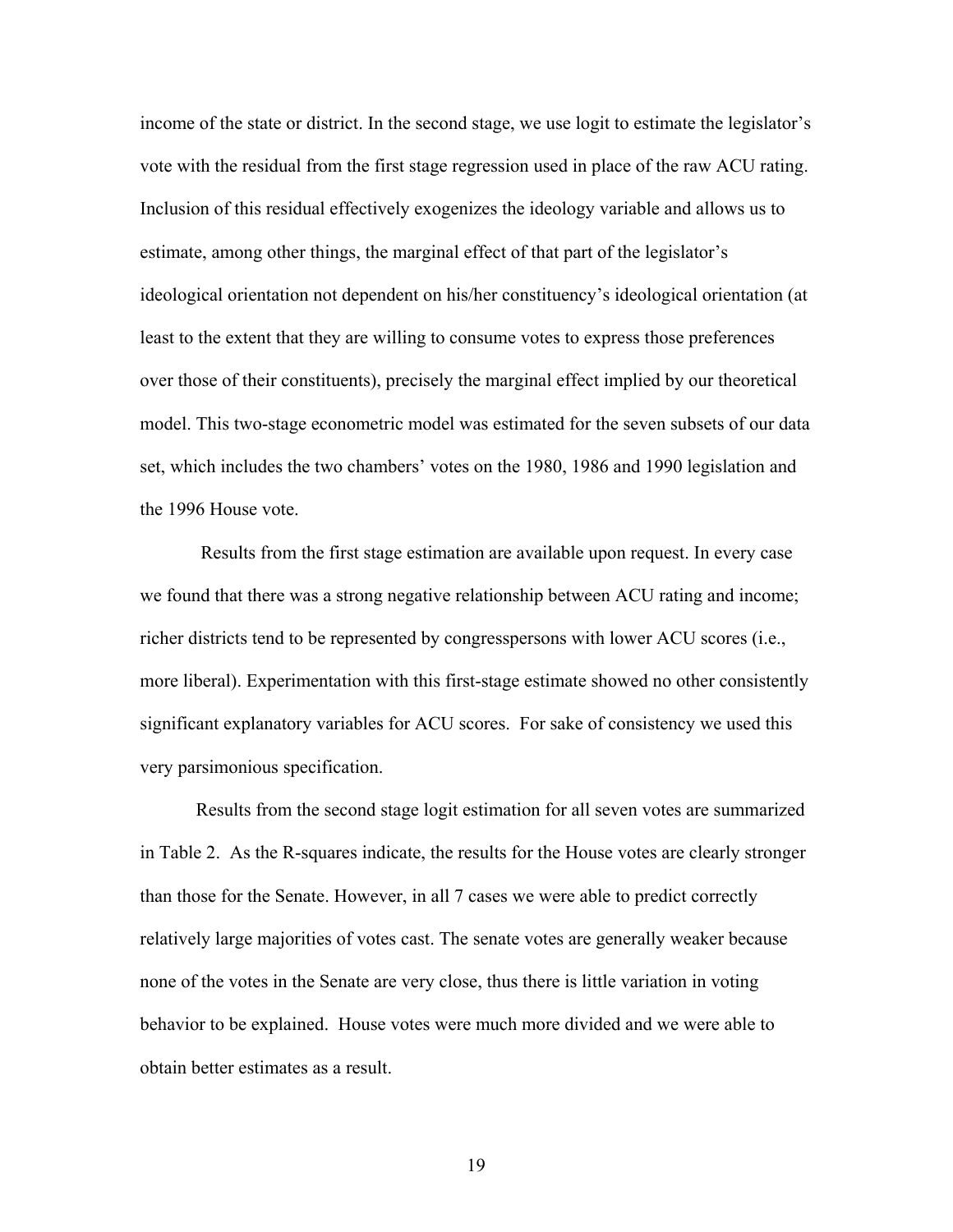The most robust result in Table 2 is the negative *ceteris* paribus marginal effect of the legislator's own ideology on the vote; more conservative legislators were much more likely to vote against the 1980, 1986 and 1990 bills and much more likely to vote in favor of the 1996 bill. Specifically, an increase in the (residualized) ACU rating of one unit, which may be taken as a marginal increase in the intensity of the legislator's conservatism, is predicted to have reduced the likelihood of an affirmative vote by a House member by between about 3% and 7% on the 1980, 1986 and 1990 legislation. For the 1996 legislation, an increase in the ACU rating of one unit is predicted to have raised the likelihood of a House member voting yes on the 1996 legislation by over 7%. For the senate vote on the 1990 legislation, a unit increase in a senator's level of conservatism is predicted to have reduced the likelihood of an affirmative vote by about 3%. These results clearly suggest that the legislator's ideological viewpoints matter substantially in predicting Congressional decisions on important pieces of legislation.

 While not significant for three of the votes, the results for median household income are also robust. We find that legislators from richer districts had a lower likelihood of voting affirmatively for the 1980 Refugee Act; a one dollar increase in median household income reduces *ceteris paribus* the likelihood of a House member voting yes on the act by 3.7%. In contrast, the likelihood of a House member voting yes on each of the subsequent pieces of legislation was augmented slightly by an increase in median household income. Therefore, for the post-1980 pieces of legislation, immigration reform seems to be a normal good; legislators from more affluent districts tend to vote in favor of immigration control laws.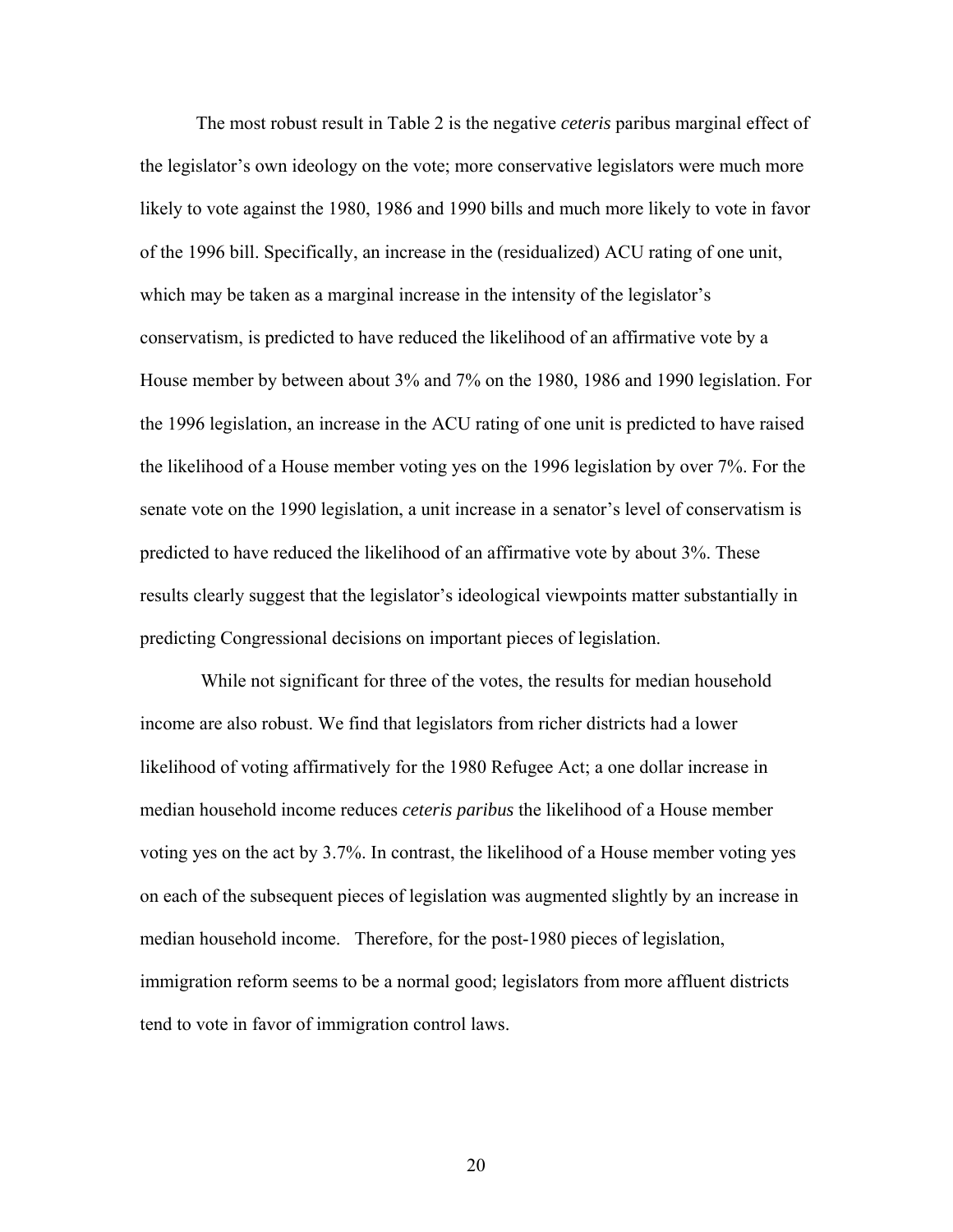The remaining results in Table 2 are mixed. Border state representatives did not vote much differently for these bills than those from other states, though the suggestion from the results is that legislators from border states favored the 1980 Refugee Act, but did not favor the 1986 and 1996 laws that exerted tighter controls on illegal immigration. For the 1990 House vote, the coefficient on the farm employment share is negative and significant at 5% (two-tail test), suggesting that in states where farming is more important, legislators have a lower likelihood of voting for looser immigration restrictions. This is evidence suggesting that in those states, immigrant workers in farming may be competing with native workers for jobs in agriculture and legislators may be responding to pressures from special interests representing native workers. Aside from that result, the farm employment and textile employment shares generally do not contribute to explaining variations in Congressional voting. Furthermore, except for the senate vote on the 1990 legislation, the degree of urbanization in the constituency tends not to contribute to the explanation of voting behavior. While the coefficient on the urban variable is significant at only about 10%, it does predict that an increase in the percentage of the state's population residing in urban areas of one unit will raise the likelihood of an affirmative vote on the 1990 legislation by over 6%.

#### 6. Conclusions

According to public choice theory, immigration policy is endogenously determined either by the median voter's preferences or by interest group pressures. Politicians, seeking to maximize votes or political support, respond to these influences by supplying policies that reflect their constituents' interests or the demands of pressure groups.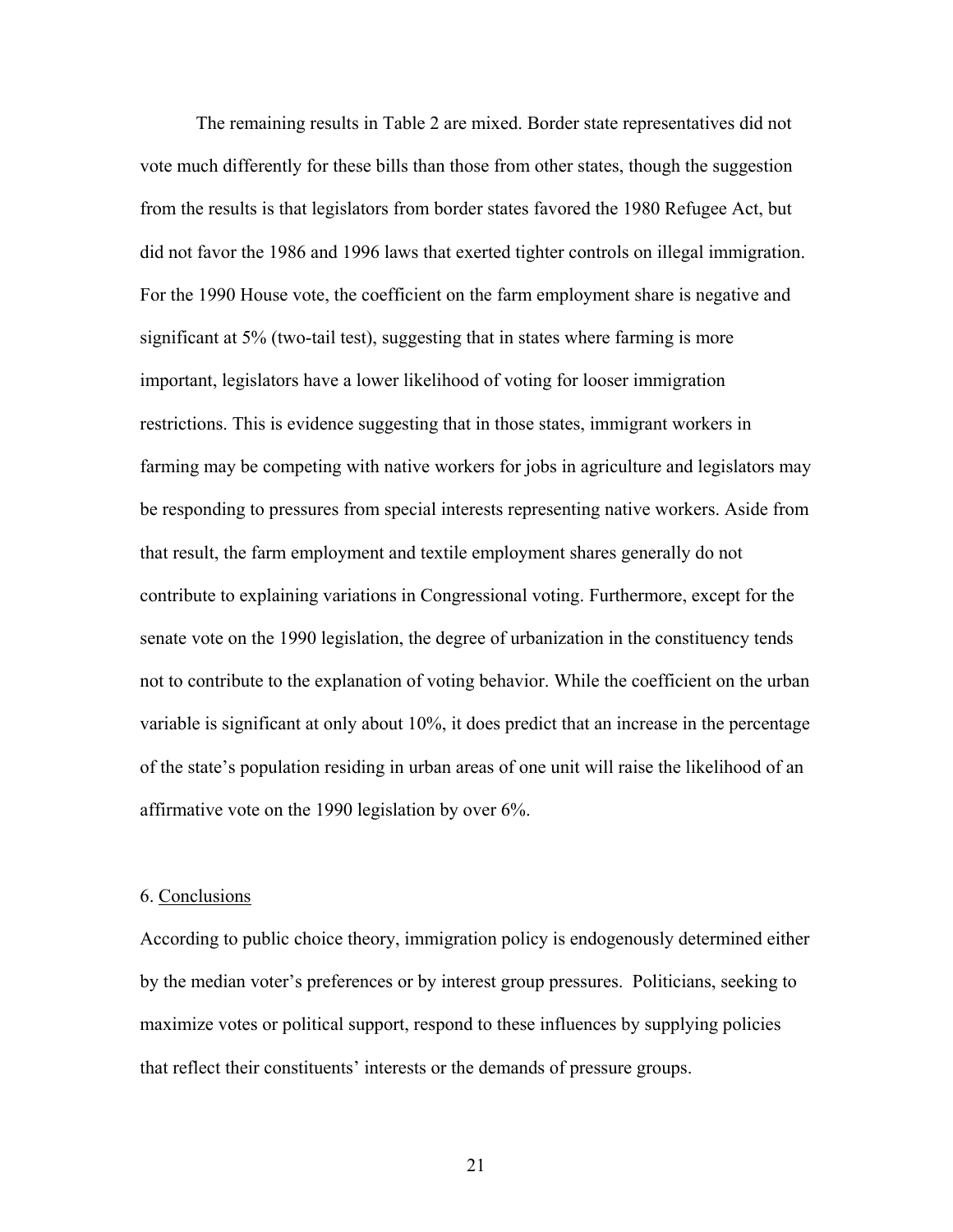Immigration lowers the wages of native workers whose labor is a substitute for immigrant labor and raises the incomes of native factor suppliers whose factors are complementary in production to immigrant labor. It follows that politicians whose bases of support consist primarily of relatively unskilled labor are likely to vote against liberalizing immigration controls. On the other hand, politicians deriving most of their votes or campaign contributions from employer groups and suppliers of capital or skilled labor are likely to vote in favor of opening borders. In addition to constituent interests, politicians' legislative voting decisions are expected to be influenced by their own ideological predilections. In some cases, lawmakers might be willing to sacrifice votes or political support in order to indulge their own ideological tastes.

Our purpose in the present paper has been to test these hypotheses by estimating empirically the effects of constituent interests and legislator ideology on congressional voting on immigration policy. We have examined the voting records of U.S. Representatives and Senators on four major pieces of immigration legislation in order to identify the main determinants of legislative voting behavior.

The most robust of the findings from our logit regression analysis is that ideology matters. The more conservative the legislator, as measured by American Congressional Union ratings, the more likely he or she was to have voted against the 1980 Refugee Act, the 1986 Immigration Reform and Control Act and the 1990 Immigration Act, and to have voted in favor of the 1996 Illegal Immigration Reform Act. It would appear, therefore, that conservative politicians generally oppose increases in legal immigration and support greater stringency in dealing with illegal immigrants. Another strong result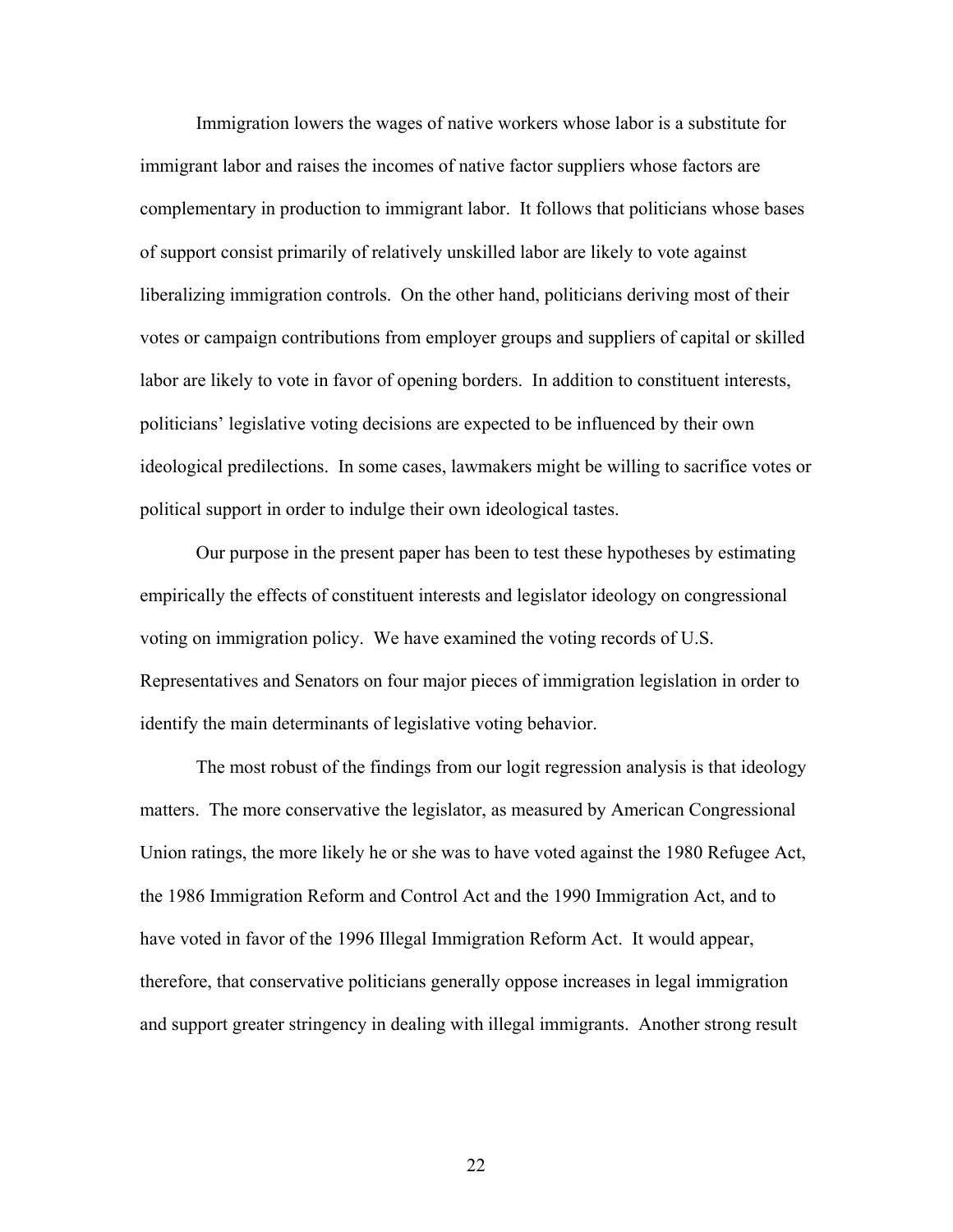is that, with the exception of the 1980 legislation, House votes favoring immigration reform are positively correlated with district income.

Politicians from border states are likely to have voted for the 1980 Refugee Act and against the 1986 and 1996 restrictions on illegal immigration. This result might reflect the political influence of recent immigrants who have resided in border states long enough to become integrated into the political process there, and who might be expected to desire easier access to the U.S. for family and compatriots left behind.<sup>20</sup> Supporting this conclusion is our finding that Senators from predominantly urban states were more likely to have voted in favor of the 1990 legislation, which loosened restrictions on legal immigration, than were Senators from less urbanized states. Since recent immigrants are often concentrated in major urban centers, this result again suggests that the political influence of immigrant communities might be a significant factor in promoting more open policies toward new arrivals. In the 1990 House vote, Representatives from districts with a high percentage of farm employment were more likely to have voted against increased admissions of legal immigrants than their counterparts from less agrarian districts, implying a high degree of substitutability between immigrant and native labor in agriculture relative to other sectors.

<u>.</u>

<sup>&</sup>lt;sup>20</sup> See Kaempfer, Lowenberg and Mertens (2004) for further elaboration of this argument.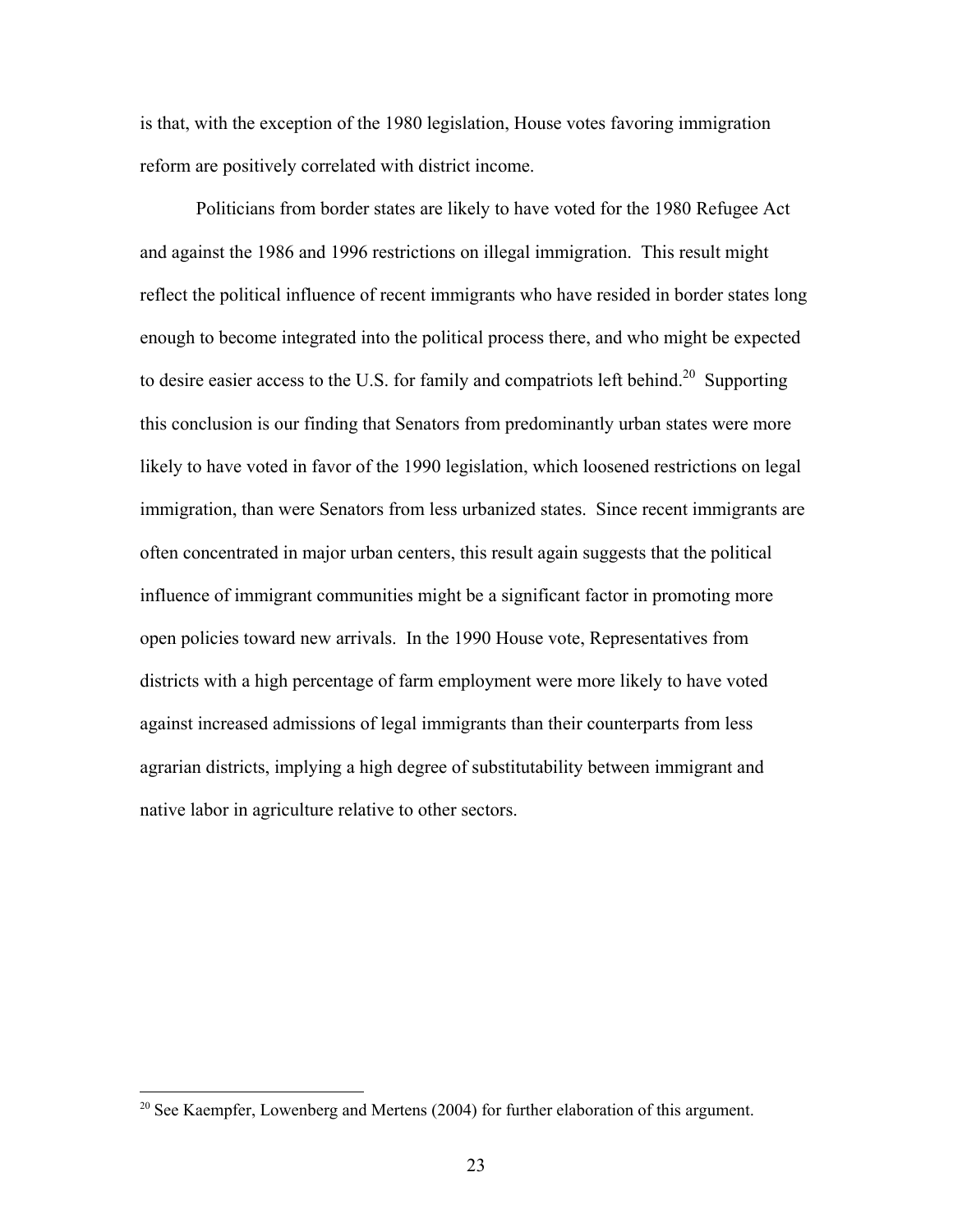| Table 1<br><b>Descriptive Statistics</b>     |              |                       |                   |          |
|----------------------------------------------|--------------|-----------------------|-------------------|----------|
| 1980 (House vote 211-193, Senate vote 87-13) | Mean         | Std Deviation Minimum |                   | Maximum  |
| <b>HOUSE SAMPLE</b>                          |              |                       |                   |          |
| <b>ACU</b> rating                            | 42.653       | 31.345                | 0                 | 100      |
| Median personal income                       | 9666.7       | 2117                  | 1185              | 17102    |
| Farm employment share                        | 3.31E-02     | 2.33E-02              | 3.96E-03          | 0.13346  |
| Textile employment share                     | 1.89E-02     | 2.34E-02              | 5.30E-04          | 0.1211   |
| Share of population in central city          | 31.491       | 31.411                | 0                 | 100      |
| <b>Border</b>                                | 0.17122      | 0.37717               | $\Omega$          |          |
| <b>SENATE SAMPLE</b>                         |              |                       |                   |          |
| ACU rating                                   | 38.69        | 30.964                | 0                 | 100      |
| Median household income                      | 19467        | 2762.2                | 14591             | 28395    |
| Farm employment share                        | 4.35E-02     | 3.31E-02              | 3.01E-03          | 0.14585  |
| Textile employment share                     | 1.82E-02     | 2.55E-02              | 2.70E-04          | 0.1211   |
| Share of population in central city          | $-3976.4$    | 19699                 | -99999            | 48       |
| <b>Border</b>                                | 8.00E-02     | 0.27266               | $\Omega$          |          |
|                                              |              |                       |                   |          |
| 1986 (House vote 211-193, Senate vote 87-13) |              |                       |                   |          |
| <b>HOUSE SAMPLE</b>                          |              |                       |                   |          |
| <b>ACU</b> rating                            | 42.935       | 34.124                | 0                 | 100      |
| Median household income                      | $3.81E + 04$ |                       | 5.81E+03 2.50E+04 | 50363    |
| Farm employment share                        | 2.71E-02     | 2.03E-02              | $2.54E-03$        | 0.1191   |
| Textile employment share                     | 1.33E-02     | 1.67E-02              | 0                 | 8.81E-02 |
| Share of population urban                    | 7.48E+01     | 13.007                | 32.2              | 92.6     |
| <b>Border</b>                                | 0.19395      | 0.39589               | 0                 |          |
| <b>SENATE SAMPLE</b>                         |              |                       |                   |          |
| <b>ACU</b> rating                            | 49.04        | 31.952                | $\Omega$          | 100      |
| Median household income                      | 36829        | 6654.8                | 25030             | 50363    |
| Farm employment share                        | 3.61E-02     | 2.89E-02              | 2.54E-03          | 0.1191   |
| Textile employment share                     | 1.15E-02     | 1.70E-02              | 0                 | 8.81E-02 |
| Share of population urban                    | 68.267       | 14.596                | 32.2              | 92.6     |
| <b>Border</b>                                | 8.08E-02     | 0.27393               | $\Omega$          |          |
|                                              |              |                       |                   |          |
| 1990 House vote 264-116, Senate vote 89-8)   |              |                       |                   |          |
| <b>HOUSE SAMPLE</b>                          |              |                       |                   |          |
| <b>ACU</b> rating                            | 42.076       | 33.047                | $\Omega$          | 100      |
| Median household income                      | 37510        | 5314.1                | 25165             | 50889    |
| Farm employment share                        | 2.30E-02     | 1.73E-02              | 2.24E-03          | 0.1108   |
| Textile employment share                     | 1.22E-02     | 1.57E-02              | 0                 | 7.61E-02 |
| Share of population urban                    | 74.919       | 12.861                | 36.1              | 92.6     |
| <b>Border</b>                                | 0.2          | 0.40053               | 0                 |          |
| SENATE SAMPLE                                |              |                       |                   |          |
| <b>ACU</b> rating                            | 44.68        | 32.39                 | 0                 | 100      |
| Median household income                      | 37039        | 6528.1                | 25165             | 50889    |
| Farm employment share                        | 2.81E-02     | 2.36E-02              | 2.24E-03          | 0.1108   |
| Textile employment share                     | 1.15E-02     | 1.70E-02              | 0                 | 7.61E-02 |
| Share of population urban                    | 68.333       | 14.737                | 32.2              | 92.6     |
| <b>Border</b>                                | 6.19E-02     | 0.24214               | $\Omega$          |          |
| 1996 HOUSE SAMPLE (vote 295-120)             |              |                       |                   |          |
| <b>ACU</b> rating                            | 55.472       | 41.198                | $\pmb{0}$         | 100      |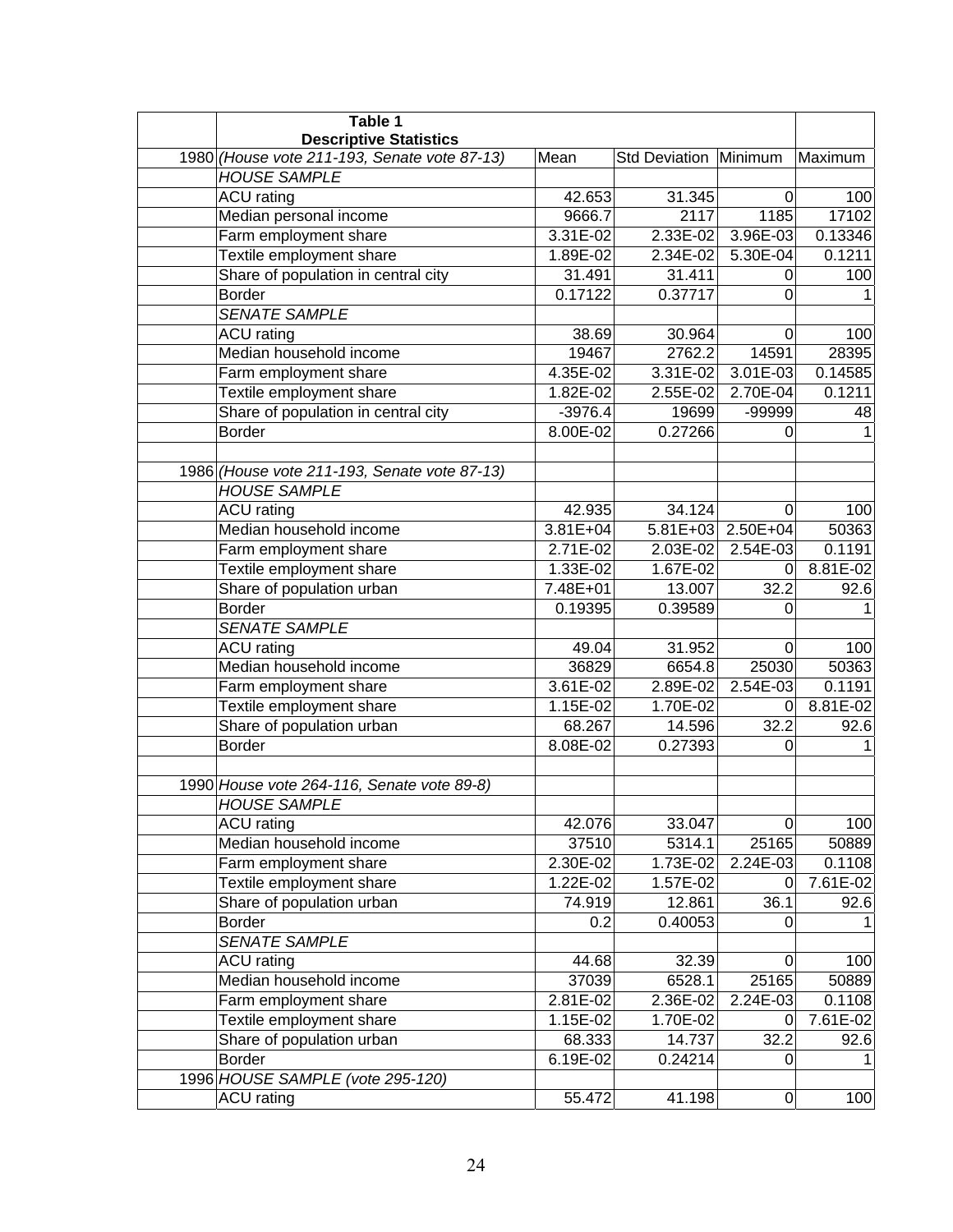| Median household income   | 30843        | 8181     | 14515                      | 57219             |
|---------------------------|--------------|----------|----------------------------|-------------------|
| Farm employment share     | 1.91E-02     | 1.34E-02 |                            | 2.01E-03 9.15E-02 |
| Textile employment share  | $1.01E - 02$ |          | 1.16E-02 5.30E-04 5.44E-02 |                   |
| Share of population urban | 72.711       | 19.995   | 13                         | 99                |
| Border                    | 0.21205      | 0.40925  |                            | 11                |
|                           |              |          |                            |                   |
| TOTAL OBSERVATIONS        | 1,892        |          |                            |                   |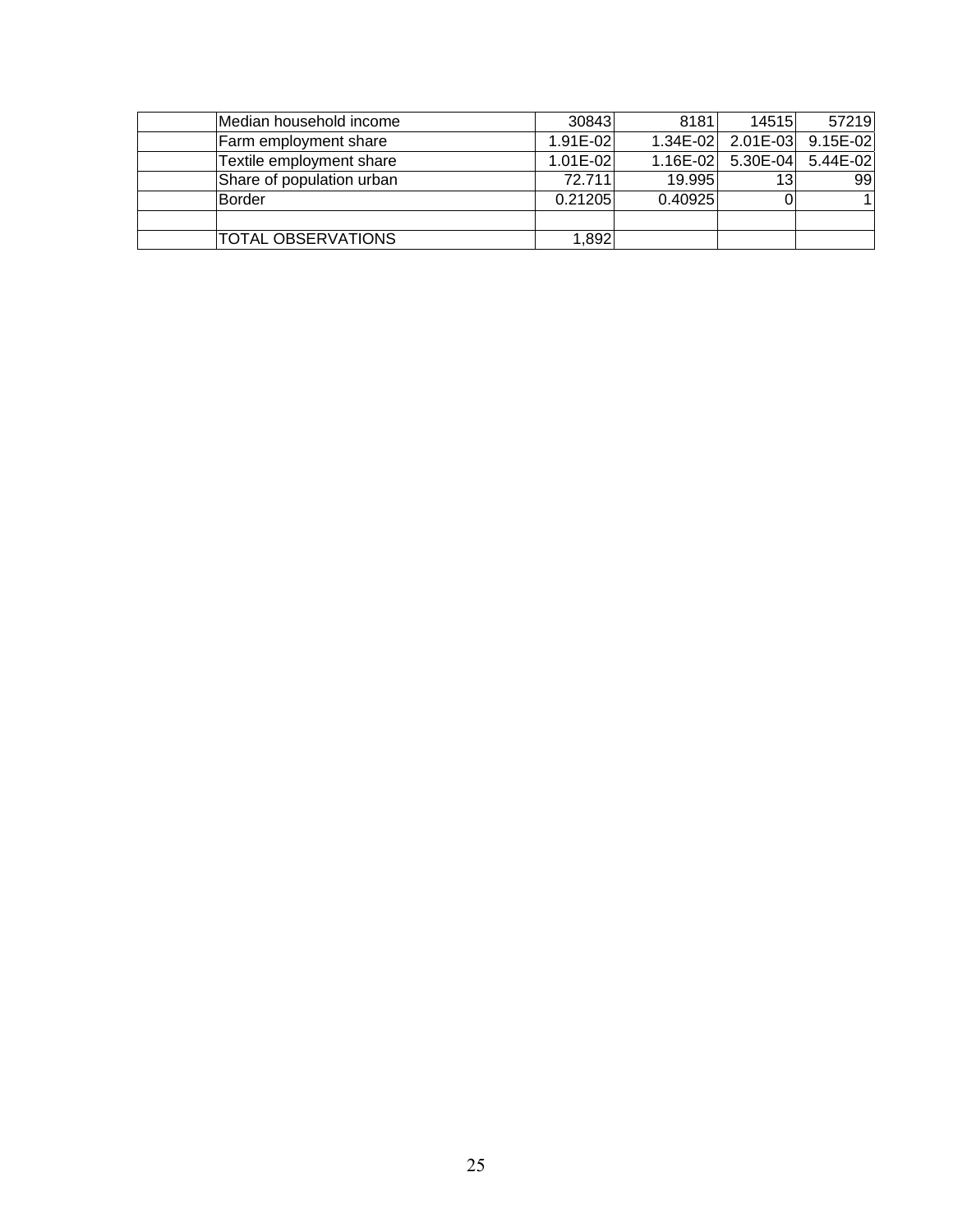|                                                                                                       | Table 2                      |               |            |               |              |               |            |
|-------------------------------------------------------------------------------------------------------|------------------------------|---------------|------------|---------------|--------------|---------------|------------|
|                                                                                                       | <b>Coefficient Estimates</b> |               |            |               |              |               |            |
|                                                                                                       | 1980                         | 1980          | 1986       | 1986          | 1990         | 1990          | 1996       |
|                                                                                                       | House                        | <b>Senate</b> | House      | <b>Senate</b> | <b>House</b> | <b>Senate</b> | House      |
| <b>ACU rating</b>                                                                                     | $-0.06973$                   | $-0.01486$    | $-0.02951$ | 0.00272       | $-0.03303$   | $-0.029995$   | 0.07323    |
|                                                                                                       | 0.0174                       | 0.0008        | 0.0063     | 0.0004        | 0.0025       | 0.0002        | 0.0012     |
|                                                                                                       | 10.36                        | 1.51          | 8.20       | 0.36          | 7.66         | 2.10          | 8.28       |
| <b>Median household</b>                                                                               | $-0.03704$                   | 0.00011       | 0.00007    | 0.000006      | 0.00011      | 0.000048      | 0.00009    |
| income                                                                                                | 1.6836                       | 0.1294        | 1.1132     | 0.0684        | 0.9801       | 0.0737        | 0.1880     |
|                                                                                                       | 10.36                        | 0.61          | 2.66       | 0.13          | 3.16         | 0.62          | 3.24       |
| <b>State shares border</b>                                                                            | 1.2423                       | 6.5824        | $-0.26322$ | $-1.312$      |              |               | $-0.39595$ |
| with Mexico                                                                                           | 0.2861                       | 0.0968        | $-0.0639$  | $-0.4067$     |              |               | $-0.0374$  |
|                                                                                                       | 2.62                         | 0.55          | 0.73       | 1.84          |              |               | 0.84       |
| Farm employment                                                                                       | $-3.6583$                    | $-6.9043$     | 7.7825     | 6.1957        | $-16.639$    | 9.7681        | 21.015     |
| share                                                                                                 | 0.0585                       | 0.0182        | 0.0837     | 0.0679        | 0.0929       | 0.0114        | 0.0254     |
|                                                                                                       | 0.56                         | 0.65          | 0.94       | 0.54          | 1.69         | 0.44          | 1.36       |
| <b>Textile employment</b>                                                                             | $-6.0037$                    | 31.945        | $-0.87516$ | 10.054        | $-6.8104$    | 2.2352        | 20.264     |
| share                                                                                                 | 0.0549                       | 0.0326        | $-0.0046$  | $-0.0030$     | 0.0203       | 0.0011        | 0.0142     |
|                                                                                                       | 0.96                         | 1.15          | 0.11       | 0.58          | 0.75         | 0.11          | 1.17       |
| <b>Share population</b>                                                                               | 0.00593                      | $-0.00005$    | 0.01198    | $-0.01432$    | $-0.00144$   | 0.06296       | $-0.01457$ |
| urban (or central                                                                                     | 0.0903                       | 0.0124        | 0.0287     | 0.0030        | 0.0263       | 0.0025        | 0.0009     |
| city)                                                                                                 | 1.12                         | 0.28          | 0.75       | 0.65          | 0.09         | 1.92          | 1.30       |
| <b>Total votes</b>                                                                                    | 404                          | 100           | 397        | 99            | 380          | 97            | 415        |
| Votes 'yes'                                                                                           | 211                          | 87            | 231        | 68            | 264          | 89            | 295        |
| <b>Votes predicted</b>                                                                                | 338                          | 87            | 289        | 72            | 285          | 89            | 373        |
| correctly                                                                                             |                              |               |            |               |              |               |            |
| <b>Maddala R-squared</b>                                                                              | 0.47                         | 0.10          | 0.21       | 0.09          | 0.24         | 0.10          | 0.51       |
| Within each cell, we report first the coefficient, then the elasticity, and last the t-statistic      |                              |               |            |               |              |               |            |
| Elasticities for the border variable are the marginal effects for a typical case                      |                              |               |            |               |              |               |            |
| "Share population urban" for 1980 represents share of population in central city, otherwise all urban |                              |               |            |               |              |               |            |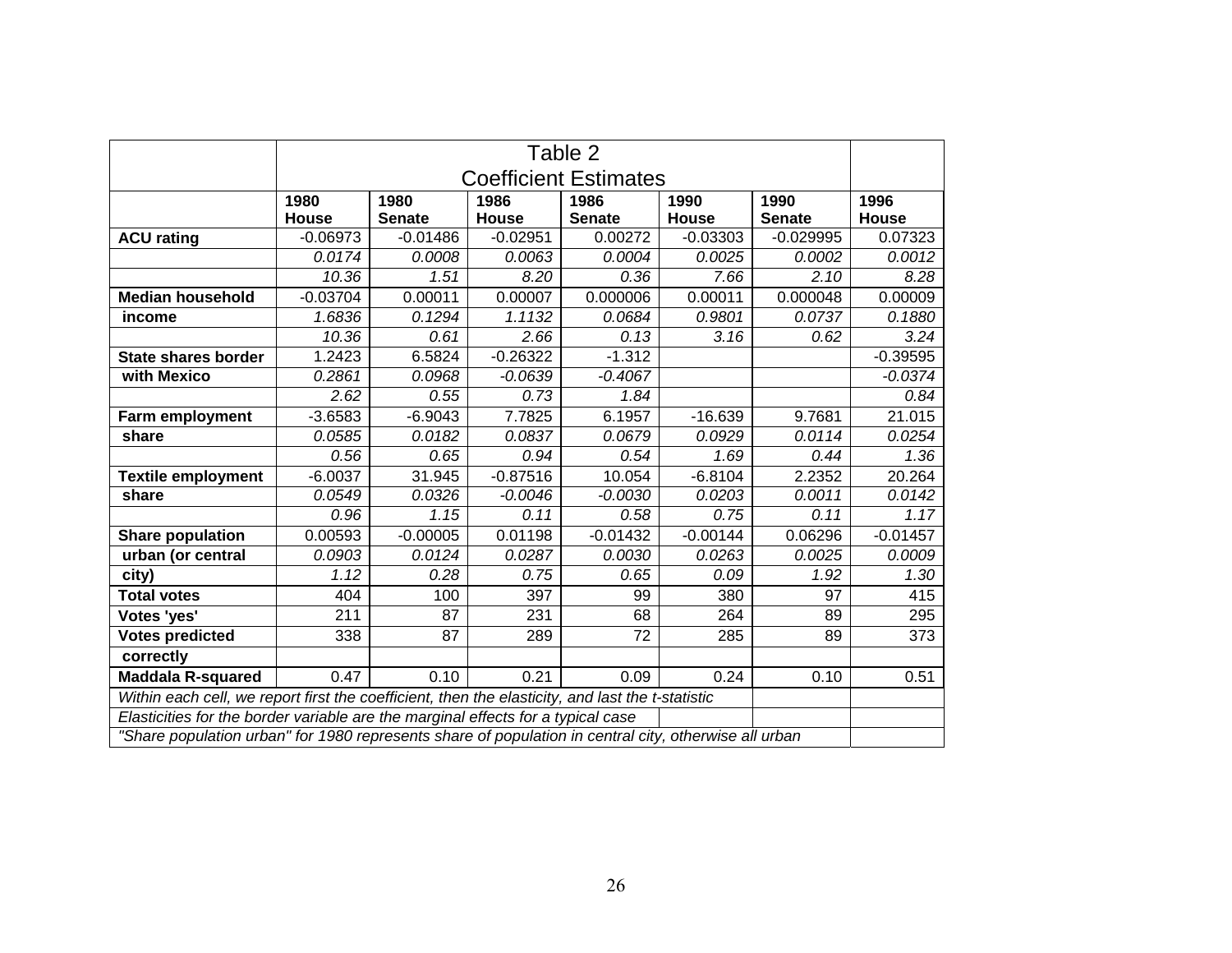# 7. References:

Banaian, King and Luksetich, William A., "Campaign Spending in Congressional Elections," *Economic Inquiry,* January 1991, *29*, 92-100.

Becker, Gary S., "A Theory of Competition Among Pressure Groups for Political Influence," *Quarterly Journal of Economics*, August 1983, *98*, 371-400.

Becker, Gary S., "Public Policies, Pressure Groups and Dead Weight Costs," *Journal of Public Economics*, December 1985, *28*, 329-47.

Benhabib, Jess, "On the Political Economy of Immigration," *European Economic Review*, December 1996, *40*, 1737-43.

Borjas, George J., "The Economics of Immigration," *Journal of Economic Literature,* December 1994, *32*, 1667-1717.

Borias, George J., "The Economic Impact of Mexican Immigration," in Barry Bosworth, Susan M. Collins and Nora Claudia Lustig, eds., *Coming Together? Mexico-United States Relations*, Washington, D.C.: Brookings Institution Press, 1997, pp. 155-71.

Borjas, George J., "The Labor Demand Curve *Is* Downward Sloping: Reexamining the Impact of Immigration on the Labor Market," *Quarterly Journal of Economics*, November 2003, *118*, 1335-76.

Borjas, George J., Freeman, Richard B. and Katz, Lawrence F., "Searching for the Effect of Immigration on the Labor Market," NBER Working Paper No. 5454, National Bureau of Economic Research, Cambridge, MA, 1996.

Card, David E., "Is the New Immigration Really So Bad?" *Economic Journal*, November 2005, *115*, 300-23.

Card, David E. and Lewis, Ethan G., "The Diffusion of Mexican Immigrants During the 1990s: Explanations and Impacts" NBER Working Paper No. 11552, National Bureau of Economic Research, Cambridge, MA, 2005.

Chau, Nancy H., "Concessional Amnesty and the Politics of Immigration Reforms," *Economics and Politics*, July 2003, *15*, 193-224.

Davis, Donald and Weinstein, David, "Technological Superiority and the Losses from Migration," Discussion Paper No. 0102-60, Department of Economics, Columbia University, May 2002.

*Economist*, June 1, 2002, p. 72.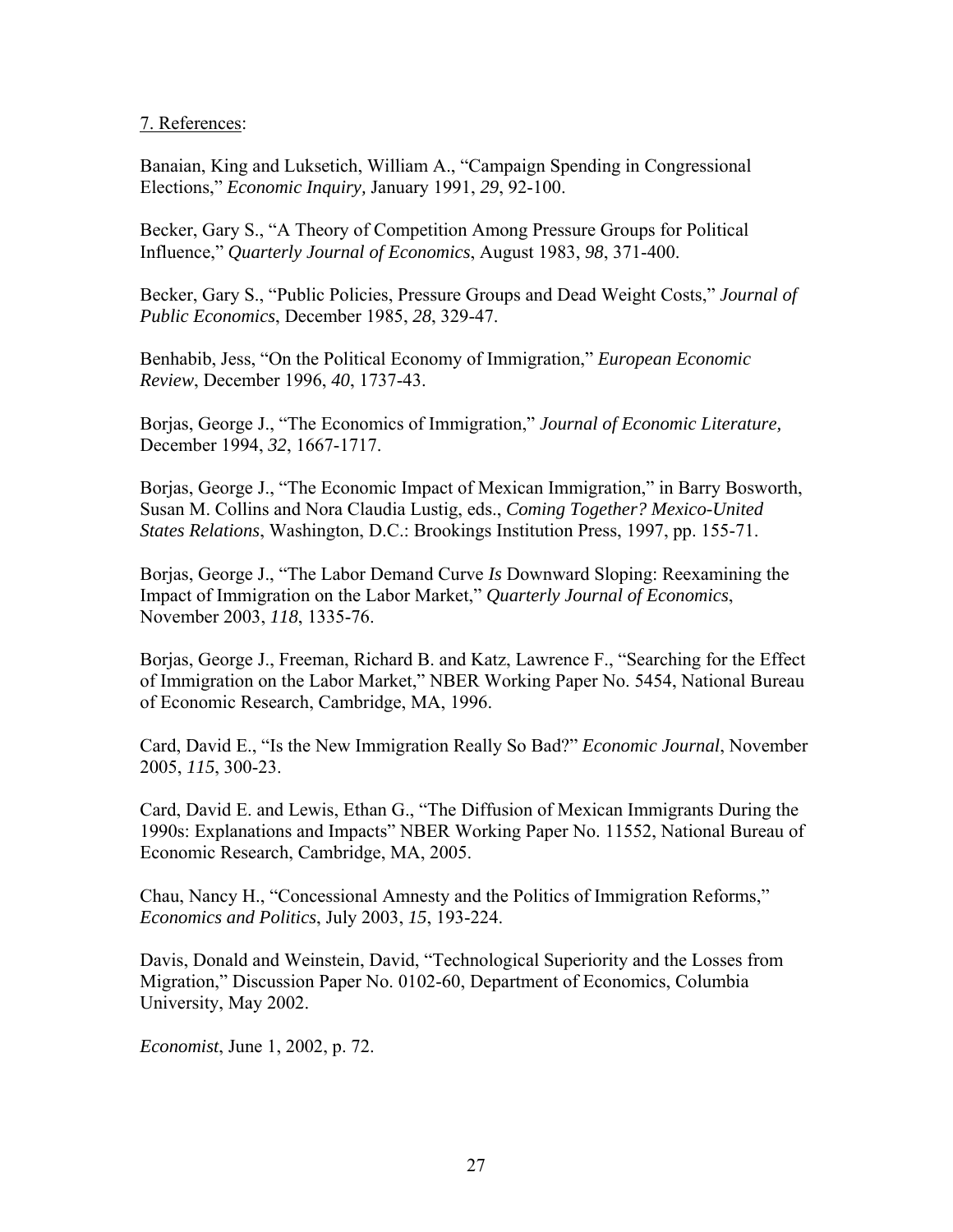Flores, Oscar, "The Political Economy of Immigration Quotas," *Atlantic Economic Journal*, March 1997, *25*, 50-59.

Foreman-Peck, James, "A Political Economy of International Migration, 1815-1914," *Manchester School of Economics and Social Studies*, December 1992, *60*, 359-76.

Friedberg, Rachel M. and Hunt, Jennifer, "The Impact of Immigrants on Host Country Wages, Employment and Growth," *Journal of Economic Perspectives*, Spring 1995, *9*, 23-44.

Greenwood, Michael J., McDowell, John M. and Hunt, Gary L., "The Economic Consequences of U.S. Migration" Working Paper, Department of Economics, University of Colorado, Boulder, February 1997.

Hanson, Gordon H., "Illegal Migration from Mexico to the United States," NBER Working Paper No. 12141, National Bureau of Economic Research, Cambridge, MA, 2006.

Hanson, Gordon H. and Slaughter, Matthew J., "The Rybczynski Theorem, Factor-Price Equalization, and Immigration: Evidence from U.S. States," NBER Working Paper No. 7074, National Bureau of Economic Research, Cambridge, MA, 1999.

Hasnat, Baban and Callahan, Charles, III, "A Political Economic Analysis of Congressional Voting on Permanent Normal Trade Relations of China," *Applied Economics Letters*, June 2002, *9*, 465-68.

Hatton, Timothy J. and Williamson, Jeffrey G., "A Dual Policy Paradox: Why Have Trade and Immigration Policies Always Differed in Labor-Scarce Economies," NBER Working Paper No. 11866, National Bureau of Economic Research, Cambridge, MA, 2005.

Haus, Leah, "Openings in the Wall: Transnational Migrants, Labor Unions, and U.S. Immigration Policy," *International Organization*, Spring 1995, *49*, 285-313.

Jaeger, David A., "Skills Differences and the Effect of Immigrants on the Wages of Natives," Working Paper No. 273, Office of Employment Research and Program Development, U.S. Bureau of Labor Statistics, Washington, D.C., December 1995.

Kaempfer, William H. and Lowenberg, Anton D., "The Theory of International Economic Sanctions: A Public Choice Approach," *American Economic Review*, September 1988, *78*, 786-93.

Kaempfer, William H., Lowenberg, Anton D. and Mertens, William "The Political Economy of Immigration Policy: Some Simple Interest Group Analytics," *Journal of Public Finance and Public Choice*, 2004, *23*(3), 147-68.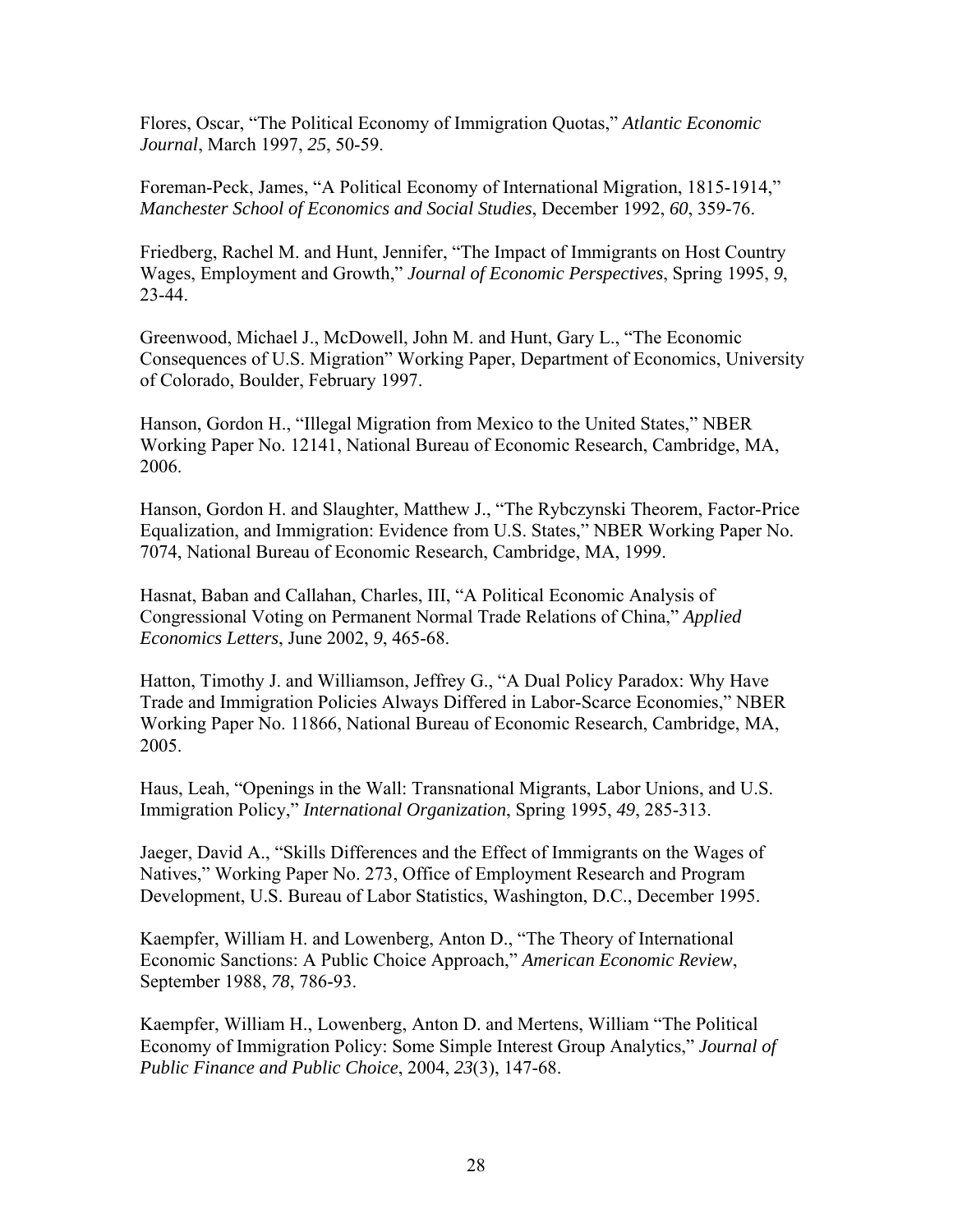Kahane, Leo H., "Congressional Voting Patterns on NAFTA: An Empirical Analysis," *American Journal of Economics and Sociology*, October 1996, *55*, 395-409.

Kau, James B. and Rubin, Paul H., *Congressmen, Constituents, and Contributors*, Boston: Nijhoff, 1981.

Lopez, Edward J. and Sutter, Daniel, "Ignorance in Congressional Voting? Evidence from Policy Reversal on the Endangered Species Act," *Social Science Quarterly*, December 2004, *85*, 891-912.

Mehmood, Sayeed R. and Zhang, Daowei, "A Roll Call Analysis of the Endangered Species Act Amendments," *American Journal of Agricultural Economics*, August 2001, *83*, 501-12.

Money, Jeannette, "No Vacancy: The Political Geography of Immigration Control in Advanced Industrial Countries," *International Organization*, Autumn 1997, *51*, 685-720.

Olson, Mancur, *The Logic of Collective Action: Public Goods and the Theory of Groups*, Cambridge, MA: Harvard University Press, 1965.

Ottaviano, Gianmarco I. P. and Peri, Giovanni, "Rethinking the Gains from Immigration: Theory and Evidence from the U.S.," NBER Working Paper No. 11672, National Bureau of Economic Research, Cambridge, MA, 2005.

Peltzman, Sam, "Toward a More General Theory of Regulation," *Journal of Law and Economics*, August 1976, *19*, 211-40.

Peltzman, Sam, "Constituent Interest and Congressional Voting," *Journal of Law and Economics*, 1984, *27*(1), 181-210.

Rudolph, Christopher, "Security and the Political Economy of International Migration," *American Political Science Review*, November 2003, *97*, 603-20.

Scheve, Kenneth F. and Slaughter, Matthew J., "Labor-Market Competition and Individual Preferences Over Immigration Policy," *Review of Economics and Statistics*, February 2001, *83*, 133-45.

Shughart, William F., II, Tollison, Robert D. and Kimenyi, Mwangi S., "The Political Economy of Immigration Restrictions," *Yale Journal on Immigration*, 1986, *4*, 79-97.

Sniderman, Paul M., Hagendoorn, Louk and Prior, Markus, "Predisposing Factors and Situational Triggers: Exclusionary Reactions to Immigrant Minorities," *American Political Science Review*, February 2004, *98*, 35-49.

Söllner, Fritz, "A Note on the Political Economy of Immigration," *Public Choice*, September 1999, *100*, 245-51.